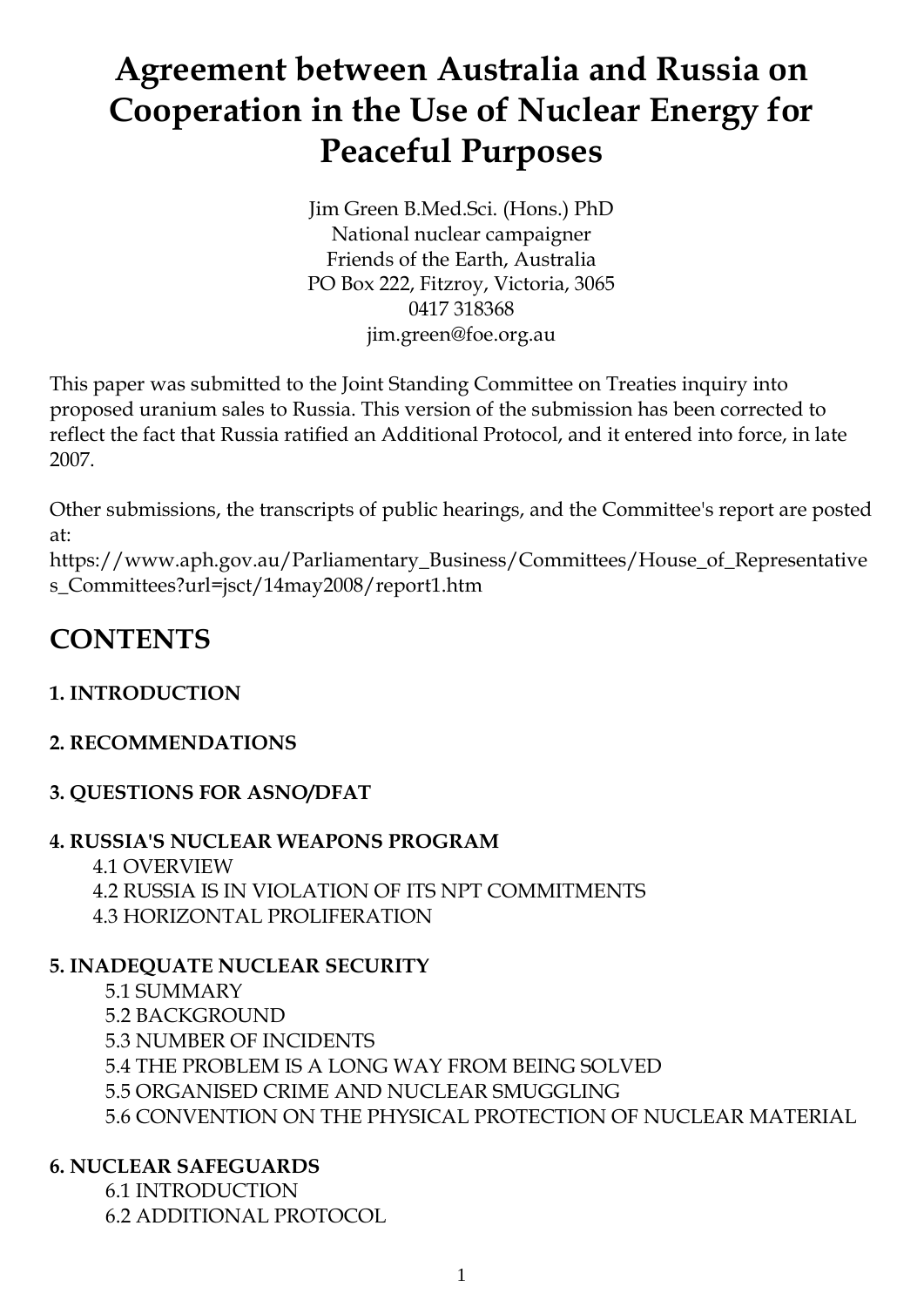#### 6.3 SUBSTITUTION 6.4 REPROCESSING / PLUTONIUM 6.5 MATERIAL UNACCOUNTED FOR - SECRECY 6.6 ADMINISTRATIVE ARRANGEMENTS - MORE SECRECY 6.7 THE AGREEMENT IS INCONSISTENT WITH ALP POLICY COMMITMENTS 6.8 CIVIL SOCIETY SAFEGUARDS

#### **7. NUCLEAR EXPORTS**

#### **8. THE AUSTRALIAN SAFEGUARDS AND NON-PROLIFERATION OFFICE** 8.1 MORE FALSE STATEMENTS BY ASNO 8.2 WHAT IS TO BE DONE WITH ASNO?

**====================================================**

## **ACRONYMS**

**AONM** – Australian-Obligated Nuclear Materials – e.g. Australian-origin uranium and its by-products such as depleted uranium and plutonium **ASNO** – Australian Safeguards and Non-Proliferation Office **DFAT** – Department of Foreign Affairs and Trade **DOE** – (US) Department of Energy **IAEA** – International Atomic Energy Agency **JSCT** - Joint Standing Committee on Treaties **MUF** – Material Unaccounted For **NPT** – Nuclear Non-Proliferation Treaty

**====================================================**

# **1. INTRODUCTION**

Friends of the Earth welcomes the opportunity to make a submission to the Joint Standing Committee on Treaties (JSCT) and requests the opportunity to appear before a hearing of the Committee on the issue of the proposed Australia-Russia Nuclear Cooperation Agreement (hereafter the Australia-Russia Agreement or the Agreement).

====================================================

## **2. RECOMMENDATIONS**

1. The JSCT should recommend that uranium sales to all nuclear weapons states including Russia be disallowed until they disarm.

2. The JSCT should recommend that the Australia-Russia Agreement be rejected because of inadequate nuclear security in Russia and the risk of theft, smuggling or other misadventures involving Australian-Obligated Nuclear Materials (AONM).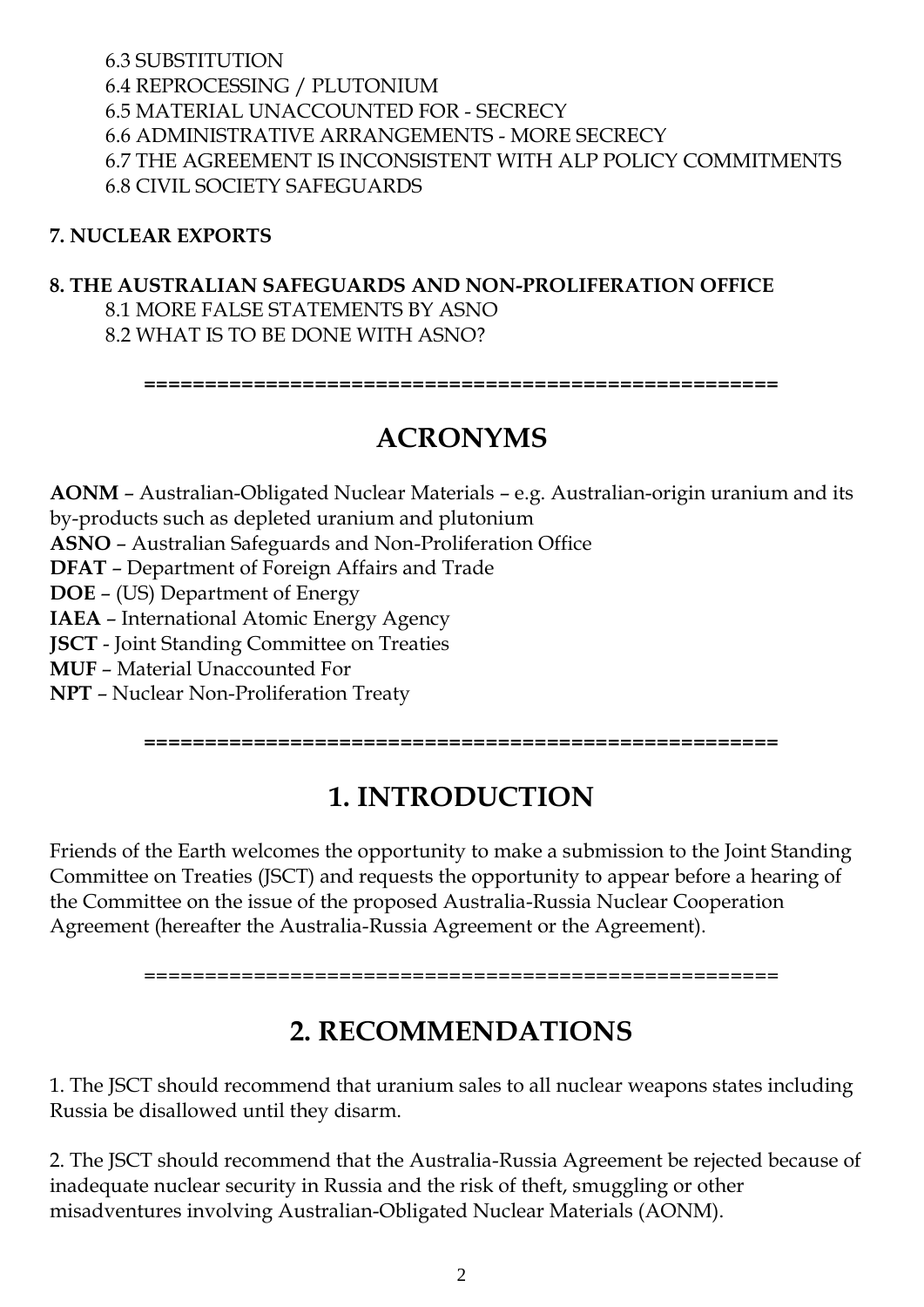3. If the Joint Standing Committee does not reject the Agreement outright, it should make its support conditional on Russian adoption of amendments to the Convention on the Physical Protection of Nuclear Material.

4. The JSCT should insist not only that all facilities handling AONM are safeguards-eligible but are also actually subjected to rigorous safeguards - regular inspections, 24/7 video surveillance, environmental sampling where appropriate, etc.

5. The JSCT should require that no Australian-origin uranium (or AONM) is processed in unsafeguarded facilities, without exception.

#### 6. The JSCT should:

i) Take a stand against plutonium separation and stockpiling by recommending that uranium sales to countries involved in reprocessing (domestically or abroad) be prohibited. ii) Recommend the rejection of the Australia-Russia Agreement because of the open-ended consent it provides for plutonium separation and stockpiling.

iii) At the very least, the JSCT should insist on the reintroduction of the previous Australian policy of requiring permission to reprocess on a case-by-case basis to allow for greater and more frequent scrutiny of Russia's reprocessing operations and the fate of Australianobligated plutonium.

7. The JSCT should insist on full, prompt, public reporting of information concerning Material Unaccounted For.

8. The Administrative Arrangements should be made public as should any variations such as proposals to process AONM in unsafeguarded conversion or enrichment facilities.

9. The JSCT (or at least the government members on the JSCT) should revise the Agreement such that it is consistent with the binding Labor policy platform. This will require a great deal of revision of the Agreement.

10. The JSCT should recommend that the Agreement be rejected because of Russia's lack of democracy; inadequate protections for protesters, trade unions and whistle-blowers; media censorship; and inadequate regulation of the nuclear industry. Failing that, the Committee should insist on the inclusion of a 'human rights and democracy' clause in the Agreement.

11. The JSCT should recommend one of the following courses of action:

i) Abolition of ASNO and its replacement with a more effective safeguards organisation. ii) Establishment of an independent public inquiry to investigate ASNO.

iii) Establishment of an inquiry into ASNO by the Australian National Audit Office (similar to the Audit Office's inquiry into the Australian Radiation Protection and Nuclear Safety Agency).

12. ASNO should be delisted as the 'competent' authority under Article IV of the Agreement, and replaced by DFAT or another suitable agency.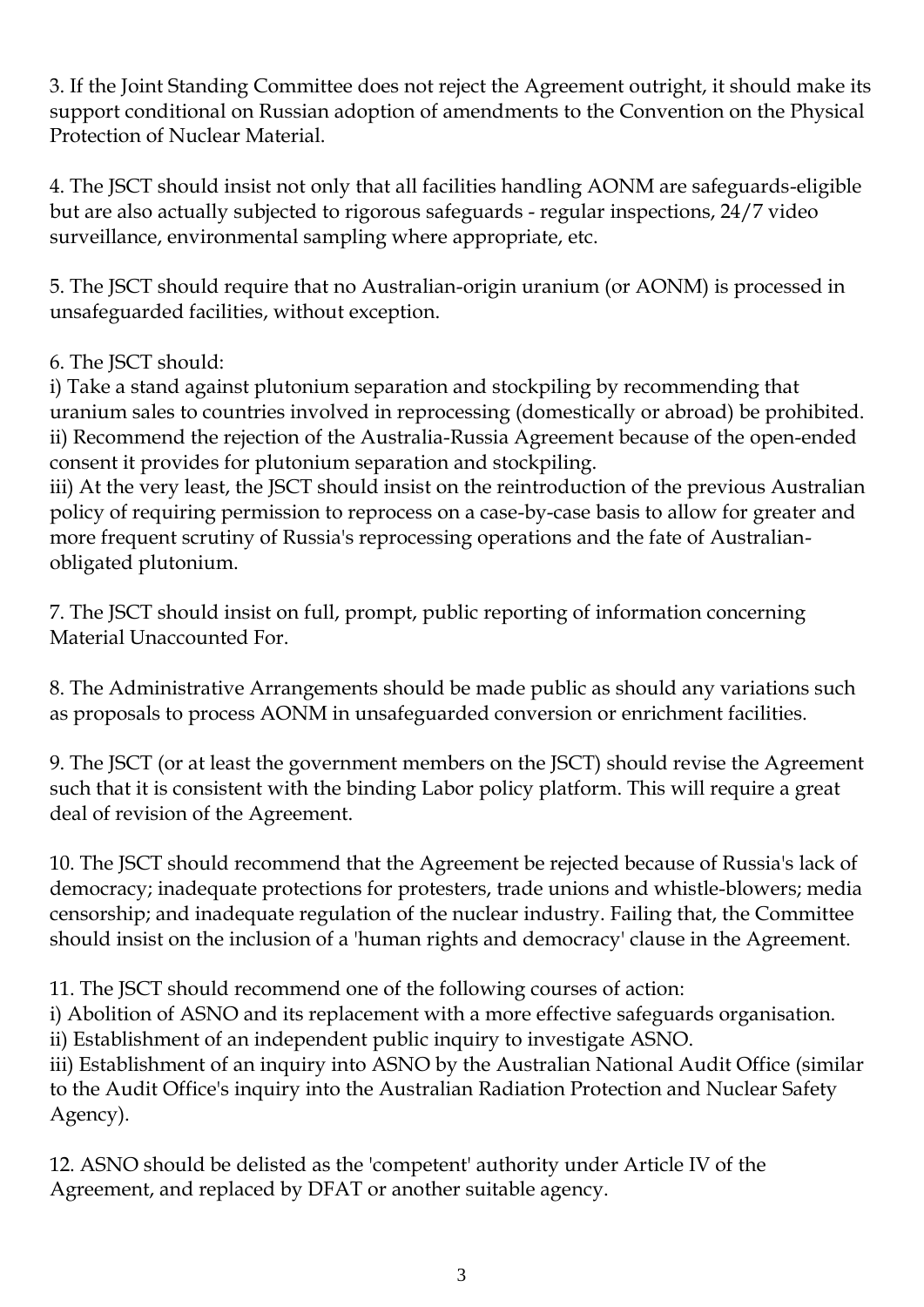# **3. QUESTIONS FOR ASNO/DFAT**

Friends of the Earth requests that the JSCT require ASNO/DFAT to provide written answers to the following questions.

Can ASNO/DFAT advise what percentage of Russia's nuclear material has been adequately secured as at 2008?

Can ASNO/DFAT confirm that Russia has not adopted recent, important amendments to the Convention on the Physical Protection of Nuclear Material. If so, why is this not revealed in the National Interest Analysis or other relevant documents?

Can ASNO/DFAT advise as to the number of safeguards-eligible facilities in Russia and the number which have actually been inspected in recent years.

Which enrichment plant does Russia propose to enrich Australian-origin tails at – Novouralsk?

Material Unaccounted For (MUF):

\* Does ASNO propose that MUF information relating to the Australia-Russia Agreement will be kept confidential?

\* Does ASNO propose to include a MUF secrecy clause in the Administrative Arrangements (which is also to be kept secret) or elsewhere?

\* How can this secrecy possibly be justified in relation to commercial confidentiality since it has no relevance whatsoever to commercial transactions?

Exports:

\* Can ASNO/DFAT provide a suitably detailed account of Russia's past and present track record of nuclear exports.

\* Can ASNO/DFAT confirm that Russia supplies India with nuclear facilities and materials despite India's status as a non-NPT state? How has the Nuclear Suppliers Group dealt with this issue, if at all?

\* Can ASNO/DFAT confirm that Russia supplies Iran with nuclear facilities and materials despite the fact that Iran has been found to have breached its IAEA safeguards agreement? \* Can ASNO/DFAT advise as to actual or proposed nuclear exports from Russia to the Burmese regime?

\* Is it not possible that Australian uranium could be sent to Iran via Russia as a result of substitution arrangements at unsafeguarded conversion or enrichment plants?

====================================================

# **4. RUSSIA'S NUCLEAR WEAPONS PROGRAM**

*"Russia maintains the most formidable nuclear forces, aside from the United States ..." US Nuclear Posture Review, 2001.*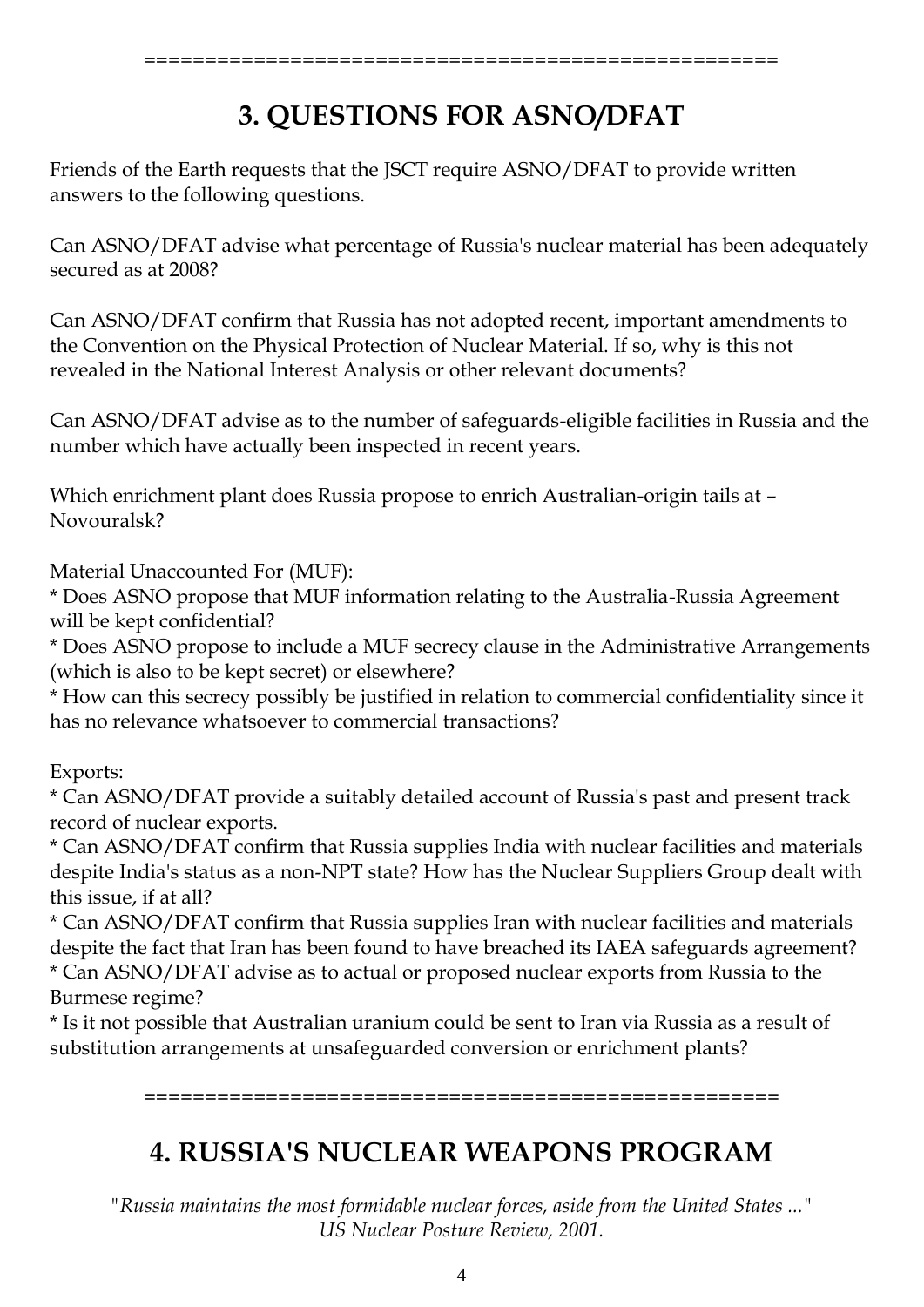*"The nuclear non-proliferation treaty continues to fracture. And there has been little if any progress on nuclear arms reduction – let alone nuclear disarmament." Kevin Rudd, Lowy Institute speech, July 2007.*

*"We will develop missile technology including completely new strategic [nuclear] complexes, completely new. Work is continuing and continuing successfully. We have plans that are not only big, but grandiose, they are fully realistic. Our armed forces will be more compact but more effective and better ensure Russia's defence."*

*Vladimir Putin October, 2007*

#### **4.1 OVERVIEW**

Russia has a huge arsenal of nuclear weapons, has no intention of disarming, and in recent years there have been a steady stream of reports of Russia developing new delivery capabilities, new types of nuclear weapons, increased importance given to the importance of nuclear weapons in its security posture, an increase in force exercises, resumption of longrange patrols near NATO airspace, an increase in missile test launches, as well as a steady stream of threatening comments from Russian politicians and military leaders regarding Russia's nuclear arsenal and their willingness to use and upgrade that arsenal.

None of the above is at all incompatible with the gradual reduction in the number of nuclear warheads held by Russia.

Russia cannot be said to be honouring its NPT disarmament obligations and this alone ought to preclude Russia as a destination for uranium exports from Australia. Given that disallowing civil nuclear trade with non-NPT-compliant states is both a fundamental principle of the NPT and a long-standing feature of Australian nuclear export policy, civil nuclear trade with Russia should be prohibited until such time as Russia disarms. A responsible Australian government would not permit civil nuclear trade with any nuclear weapons state.

**Recommendation**: The JSCT should recommend that uranium sales to all nuclear weapons states including Russia be disallowed until they disarm.

Jacqueline Cabasso from the US Western States' Legal Foundation presented this summary of Russia's weapons program to the 2007 NPT Preparatory Committee meeting in Vienna:

In March 2006, President Putin said "Russia view[s] its nuclear deterrent as a fundamental element guaranteeing its security." He also said that "maintaining the minimum level of nuclear armaments required for nuclear deterrence remains one of the top priorities of Russian Federation policy."

Russia still has approximately 5,670 operational nuclear warheads in its active arsenal, with an additional 9,300 warheads believed to be in reserve or awaiting dismantlement. At the same time, Russia is developing new land- and sea-based forces, and is likely to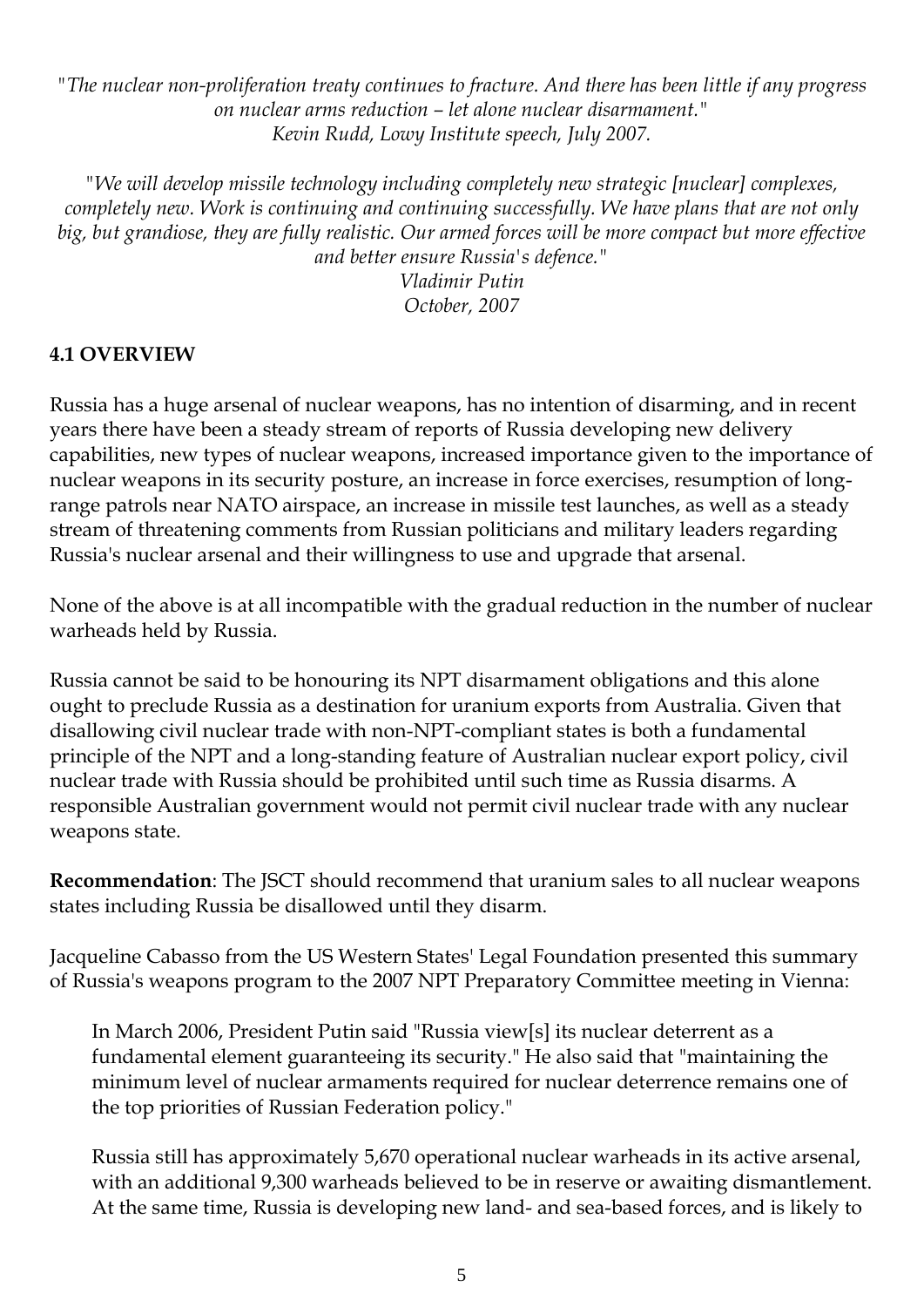deploy a new multiple-warhead Bulava submarine-launched ballistic missile (SLBM) as well as a land-based ICBM. Revenues from oil sales have provided Russia with the capital needed to increase the modernization and size of its strategic nuclear forces. Obsolescence of existing weapon systems (primarily in the older SS-18 and SS-19 ICBMs) will, during the next 15 years, probably result in a 48 percent decrease in Russia's overall operational warhead level.

However, if START is not extended or replaced with a new treaty in 2009, Russia is likely to MIRV both its Topol-M forces and its submarine-launched ballistic missile forces, reducing the projected overall decrease to something more like 25 percent. (Russia has already withdrawn from the provisions of START II so that it could retain MIRVed ICBMs.)

Despite insistence from both Russia and the United States that the Cold War is over, concerns regarding the growing asymmetry between US and Russian strategic nuclear forces (due to a relentless US modernization program), the eastward expansion of NATO (whose conventional forces now outnumber Russian conventional forces by 3 to 1), and the planned deployment of US radars and missile interceptors in Poland and the Czech Republic are prompting Russia to rely more heavily upon its nuclear forces in its strategic planning.

In May 2006, President Putin told Russia's Federal Assembly that nuclear deterrence and the balance of strategic forces are still central to Russian nuclear policy. In November 2006, he clarified that this means having the capability to destroy "any potential aggressor, no matter what matter what modern weapons system this aggressor possesses," and not necessarily numeric parity. Russia is developing a maneuverable SS-27s in order to penetrate US missile defense systems.

*(Jacqueline Cabasso, (US) Western States' Legal Foundation, Presentation to NPT Preparatory Committee, Vienna, May 2, 2007, <www.reachingcriticalwill.org/legal/npt/prepcom07/NGOpres.html>)*

The Bulletin of the Atomic Scientists recently estimated Russia's nuclear arsenal at 5,200 weapons plus 8,800 in reserve or awaiting dismantlement - a total of 14,000. The article notes that:

Other nuclear-related developments in Russia include a resurgence of the importance of nuclear weapons in its security posture, an increase in force exercises and missile test-launches, and an upgrade to Moscow's air defenses.

Russian officials continued and deepened what appears to be a revival of the prominence of nuclear weapons in Russian national security. Gen. Yury Baluyevsky, chief of the general staff of the armed forces and first deputy minister of defense, said in January that Russia's "partners should clearly understand" that Russia would use force to protect its territory and allies, "including on a preventative basis, including the use of nuclear weapons," a declaratory policy that resembles that of the Bush administration. In December 2007, First Deputy Prime Minister Sergei Ivanov, who at the time was considered a possible successor to President Vladimir Putin, declared an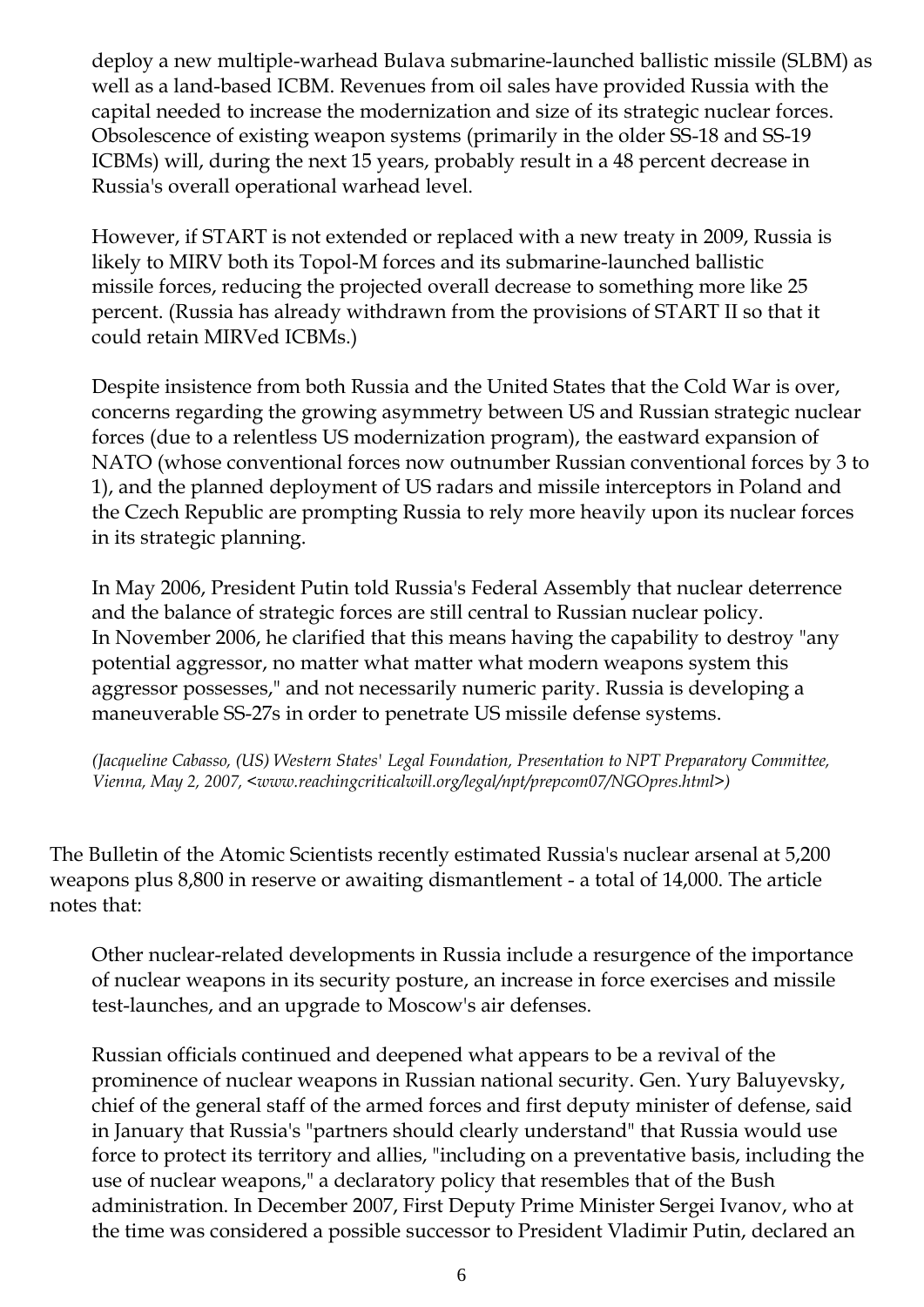aggressive position on nuclear parity. "Military potential, to say nothing of nuclear potential, must be at the proper level if we want . . . to just stay independent," Ivanov said. "The weak are not loved and not heard, they are insulted, and when we have parity they will talk to us in a different way."

*Bulletin of the Atomic Scientists, May/June 2008 Vol. 64, No. 2, p. 54-57, 62 http://thebulletin.metapress.com/content/t2j78437407v3qv1/fulltext.pdf*

The Bulletin of the Atomic Scientists article provides still more evidence to prove what we already know – that Russia pays no more than lip service to its NPT disarmament obligations.

The combined explosive yield of Russia's arsenal is roughly 2,800 megatons - almost 200,000 times greater than the 15 kiloton Hiroshima bomb which killed approximately 100,000 people. In other words, Russia retains an arsenal not only capable of destroying any conceivable enemy many times over but also of destroying the world's entire population several times over.

Then Russian President Vladimir Putin said on national television in October 2007 that Russia was developing new types of nuclear weapons and expanding its delivery capabilities via missiles, submarines and strategic bombers. Mr Putin did not specify what kind of "completely new strategic weapons" Russia was developing but he stressed that apart from its land-based ballistic missiles, Russia would also develop other segments of its "nuclear triad" – submarines and strategic bombers. Putin said: "We will develop missile technology including completely new strategic [nuclear] complexes, completely new. Work is continuing and continuing successfully. We have plans that are not only big, but grandiose, they are fully realistic. Our armed forces will be more compact but more effective and better ensure Russia's defence."

*(Putin talks of 'grandiose' nukes plan, October 19, 2007, <www.theaustralian.news.com.au/story/0,25197,22612181-26040,00.html>)*

Earlier this year, Putin said that Russia could retarget strategic missiles at a missile shield the US plans to deploy in Central Europe. Putin said: "Our experts believe the system threatens our national security. ... If it appears, we will be forced to respond appropriately – we will have to retarget part of our systems against those missiles. ... We will be compelled to aim our missiles at facilities that we consider a threat to our national security, and I am putting this plainly now so that the blame for this is not shifted later."

*(Russia Could Target U.S. Defenses, Putin Says, Feb 15 2008, <www.nti.org/d\_newswire/issues/2008\_2\_15.html#3A235213>).*

In May and again in December 2007, Russia's military successfully test-fired a new intercontinental ballistic missile capable (RS-24) of carrying multiple nuclear warheads — a weapon intended to replace aging Soviet-era missiles.

*(<http://news.yahoo.com/s/ap/20071225/ap\_on\_re\_eu/russia\_new\_missile>)*

Russia is building new submarines capable of Fighting nuclear missiles, due to be launched in 2009 and 2011.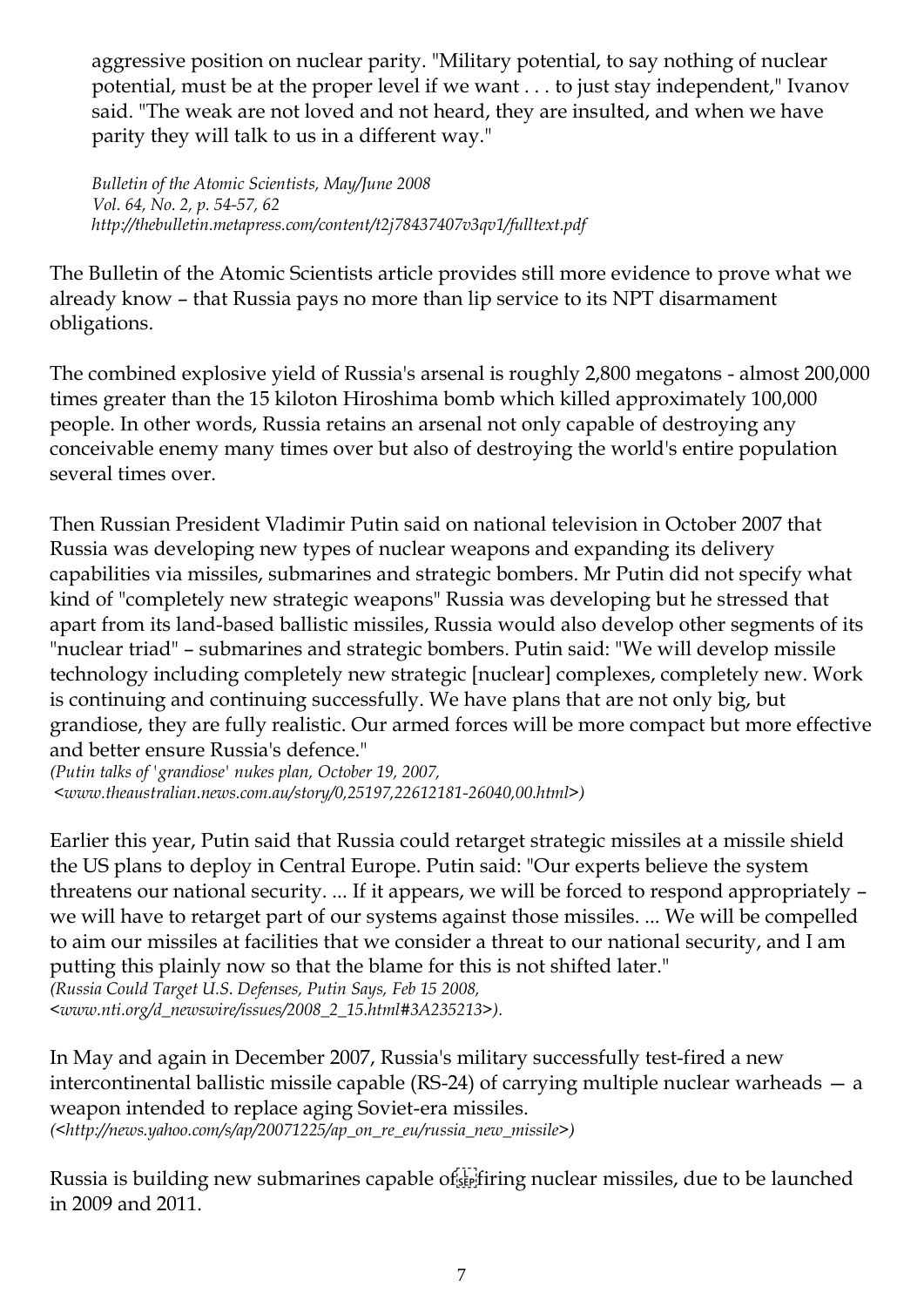*(Putin says 'new arms race' has begun , David Blair, Feb 10, 2008 , <www.theage.com.au/news/world/putinsays-new-arms-race-has-begun/2008/02/09/1202234227114.html >*

Russia's military chief of staff General Yuri Baluyevsky said in January 2008: "We have no plans to attack anyone, but we consider it necessary for all our partners in the world community to clearly understand… that to defend the sovereignty and territorial integrity of Russia and its allies, military forces will be used, including preventively, including the use of nuclear weapons."

*(http://news.scotsman.com/latestnews/Russia-threatens-nuclear-strikes.3691550.jp>)*

Leaked 2003 correspondence from the US government to the Russian government stated: "Both the United States and the Russian Federation now possess and, as before, will possess under the terms of any possible future arms agreements, large, diversified, viable arsenals of strategic offensive weapons consisting of various types of ICBM's, submarine-launched ballistic missiles, and heavy bombers."

*("Proposal on ABM: 'Ready to Work with Russia,'" The New York Times, April 28, 2000, p. A10. (WSLF Information Bulletin, Fall 2003, <www.wslfweb.org/docs/missiles03.pdf>)*

The Bulletin of the Atomic Scientists noted in 2004 that the renewed interest in nuclear weapons by Putin and the Russian military was due to: the abandonment of the START II treaty; the impending deployment of the first stage of a U.S. ballistic missile defense system; NATO's enlargement eastward; and "Russia's apparent need to maintain modern nuclear forces approximately equivalent to those of the United States as a symbol of great power status, a relic of Cold War thinking that remains alive in Washington as well as in Moscow." The Bulletin quoted Putin saying: "Russia has been and will remain one of the biggest nuclear missile powers in the world."

*(Bulletin of the Atomic Scientists, 'Russian nuclear forces, 2004', July/August 2004, Vol. 60, No. 4, pp. 72–74.)*

#### **4.2 RUSSIA IS IN VIOLATION OF ITS NPT COMMITMENTS**

Russia's is obliged under Article VI of the NPT to undertake "to pursue negotiations in good faith on effective measures relating to the cessation of the nuclear arms race at an early date and to nuclear disarmament and on a treaty on general and complete disarmament under strict and effective international control."

Russia clearly has no intention of disarming and it cannot be said to be pursuing good-faith disarmament negotiations.

Apologists for the nuclear weapons states argue that they are NPT-compliant on the basis of weak or specious arguments:

\* The reduction in the number of nuclear weapons held by Russia is of course welcome but a vast arsenal remains and Russia shows no intention of disarming. \* Apologists for the nuclear weapons states also argue that the nuclear weapons states are NPT-compliant because they have not been formally held to be in breach of their obligations. But that is a circular argument - the Australian government, and others, ought to be pursuing the issue of non-NPT-compliant weapons states through the UN and other relevant international fora. In Australia's case, the reluctance to hold the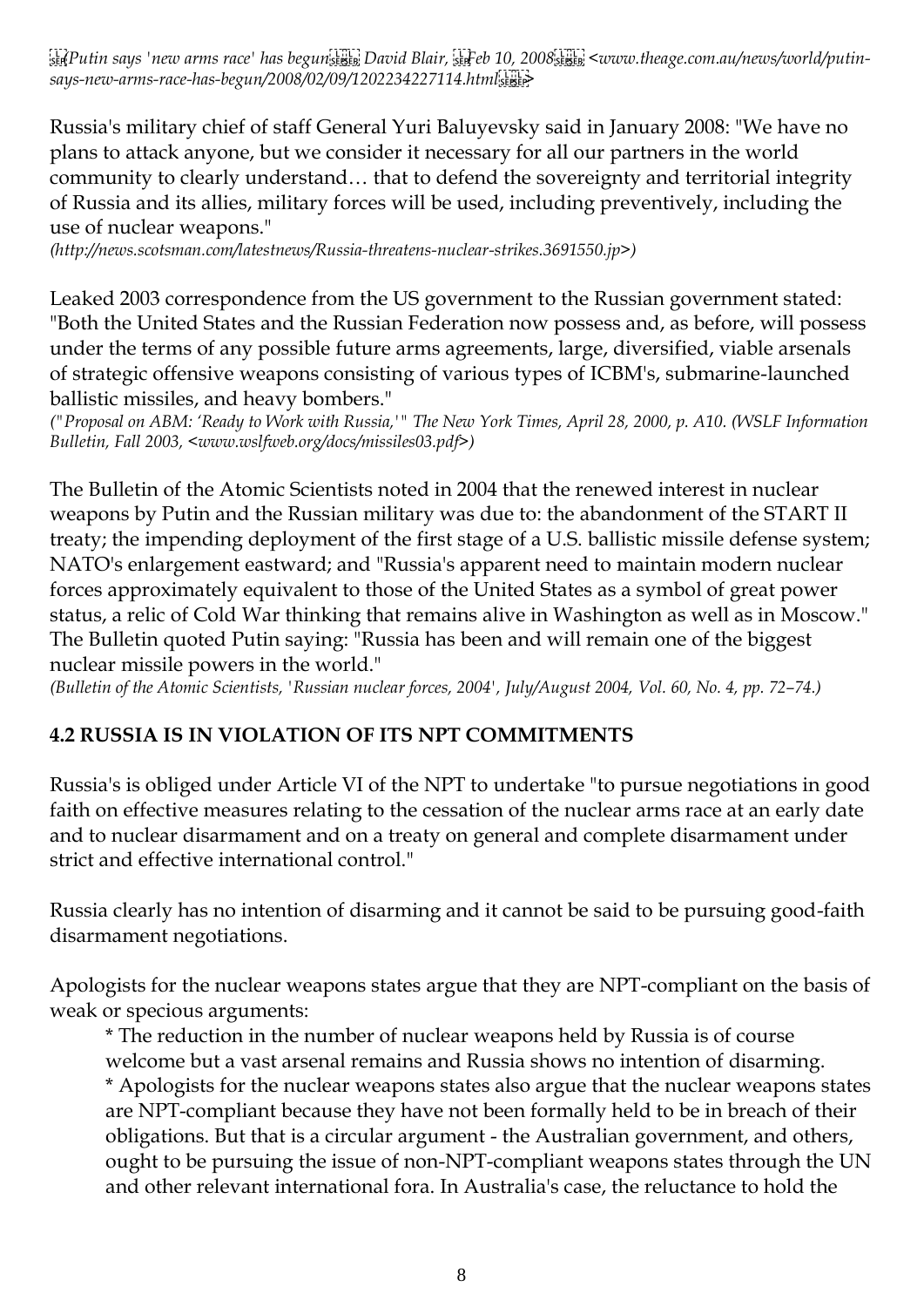weapons states accountable reflects factors such as the commercial interests of the uranium industry, and Australia's status as an 'umbrella' state of the US. \* And of course, there is scope for endless semantic argument based on the NPT text. But the NPT bargain is clear: weapons states undertake to disarm, and non-weapons states undertake not to develop nuclear arsenals.

Russia is also in violation of a number of the 13 steps it committed to at the 2000 NPT Review Conference. To give just one example, Russia is in clear violation of the commitment to establish "a diminishing role for nuclear weapons in security policies to minimize the risk that these weapons ever be used and to facilitate the process of their total elimination".

#### **4.3 HORIZONTAL PROLIFERATION**

The nuclear arsenals of the weapons states are problems in and of themselves and they pose the additional problem of encouraging horizontal proliferation. This connection is obvious and rarely disputed, with one rare exception being John Carlson from ASNO. Carlson stated in a 2006 parliamentary submission that it is it is "not plausible" that a non nuclear weapons state would seek nuclear weapons because the weapons states are not meeting their NPT commitments. However, according to IAEA Director General Dr. Mohamed El Baradei: "As long as some countries place strategic reliance on nuclear weapons as a deterrent, other countries will emulate them. We cannot delude ourselves into thinking otherwise."

Dr El Baradei said in a 2007 speech:

This brings me to the urgent need to revive disarmament efforts. We must find a way for disarmament to be taken seriously. Article VI of the NPT requires parties to the Treaty to pursue disarmament negotiations in good faith, as well as negotiations "on effective measures relating to cessation of the nuclear arms race at an early date". Thirty-seven years after the Treaty entered into force, we are well past the date when States party should be developing new nuclear weapons.

Yet that is precisely what is happening.

Virtually all nuclear-weapon States are extending and modernizing their nuclear weapon arsenals well into the 21st Century, with some making statements about the possible use of nuclear weapons, or the development of more "usable" nuclear weapons. Some have even started to question their legal obligation to disarm under the Nuclear Non-Proliferation Treaty - despite the agreed interpretation by all NPT Parties, including the nuclear-weapon States, at the 2000 NPT Review Conference, of the "unequivocal undertaking by the nuclear-weapon States to accomplish the total elimination of their nuclear arsenals".

It should be no surprise that many States have started to question the credibility of the commitment of the weapon States to disarm.

And consider some of the justifications that have been recently put forward by some of the nuclear-weapon States.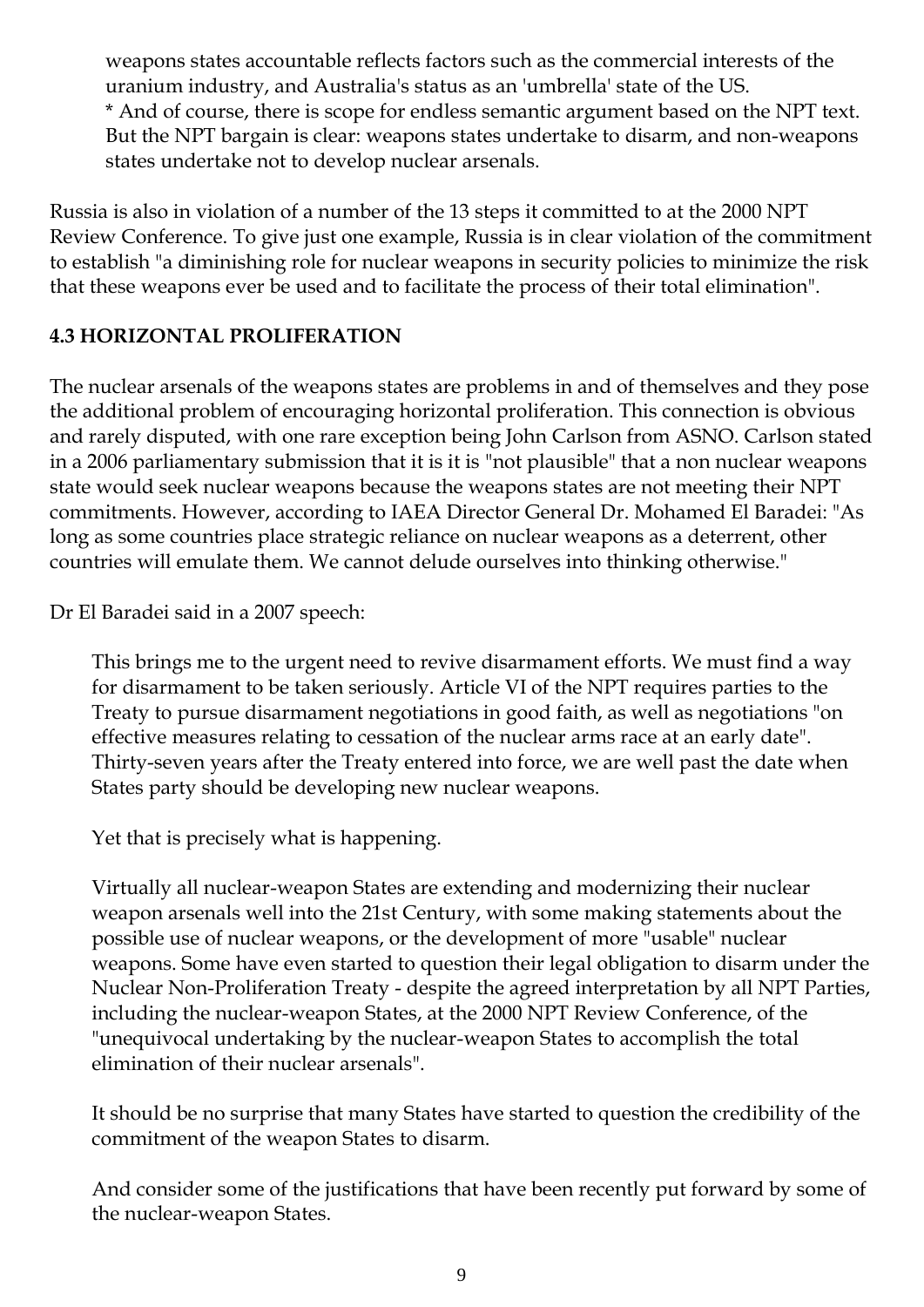*'No major power is getting rid of their nuclear weapons, so why should we?... Despite the current lack of a nuclear threat, we cannot be sure that one will not re-emerge over the next 50 years... Our country (or region) must be protected by a nuclear deterrence capability... We can be trusted to use restraint with our nuclear weapons.'*

The flaws in these arguments are painfully obvious. The very same logic could be used by every country to justify developing its own nuclear deterrent. Why, some ask, should the nuclear-weapon States be trusted, but not others - and who is qualified to make that judgment? Why, others ask, is it okay for some to live under a nuclear threat, but not others, who continue to be protected by a "nuclear umbrella"?

What the weapon States consistently fail to take into account is the impact of their actions. Whether they choose to continue their reliance on nuclear weapons, as the centerpiece of their security strategy, or to abandon that reliance, their choice will undoubtedly influence the actions of others.

*(Mohamed El Baradei, May 24, 2007, 'Preventing Nuclear Catastrophe: Where Do We Go From Here?', <http://www.wagingpeace.org/articles/2007/05/24\_ElBaradei\_Preventing\_Nuclear\_Catastrophe.htm>)*

Likewise, the Canberra Commission on the Elimination of Nuclear Weapons noted in its 1996 report:

Nuclear weapons are held by a handful of states which insist that these weapons provide unique security benefits, and yet reserve uniquely to themselves the right to own them. This situation is highly discriminatory and thus unstable; it cannot be sustained. The possession of nuclear weapons by any state is a constant stimulus to other states to acquire them.

====================================================

# **5. INADEQUATE NUCLEAR SECURITY**

#### **5.1 SUMMARY**

ASNO's 'National Interest Analysis' states that the Australia-Russia Agreement contains an assurance, in Article XIII, that "adequate and effective physical protection measures which satisfy accepted international standards are applied to all AONM during use, storage and transport".

ASNO's 'National Interest Analysis' also states: "Article XIII would oblige the Parties to ensure that adequate physical protection measures, consistent with the current international standards, cover nuclear material, material, equipment, components and technology subject to the Agreement within their jurisdiction, and while in transport until responsibility is properly transferred to another state."

However there is abundant evidence that physical protection (security) standards are inadequate in Russia. Russia (and the former Soviet Union) have for many years been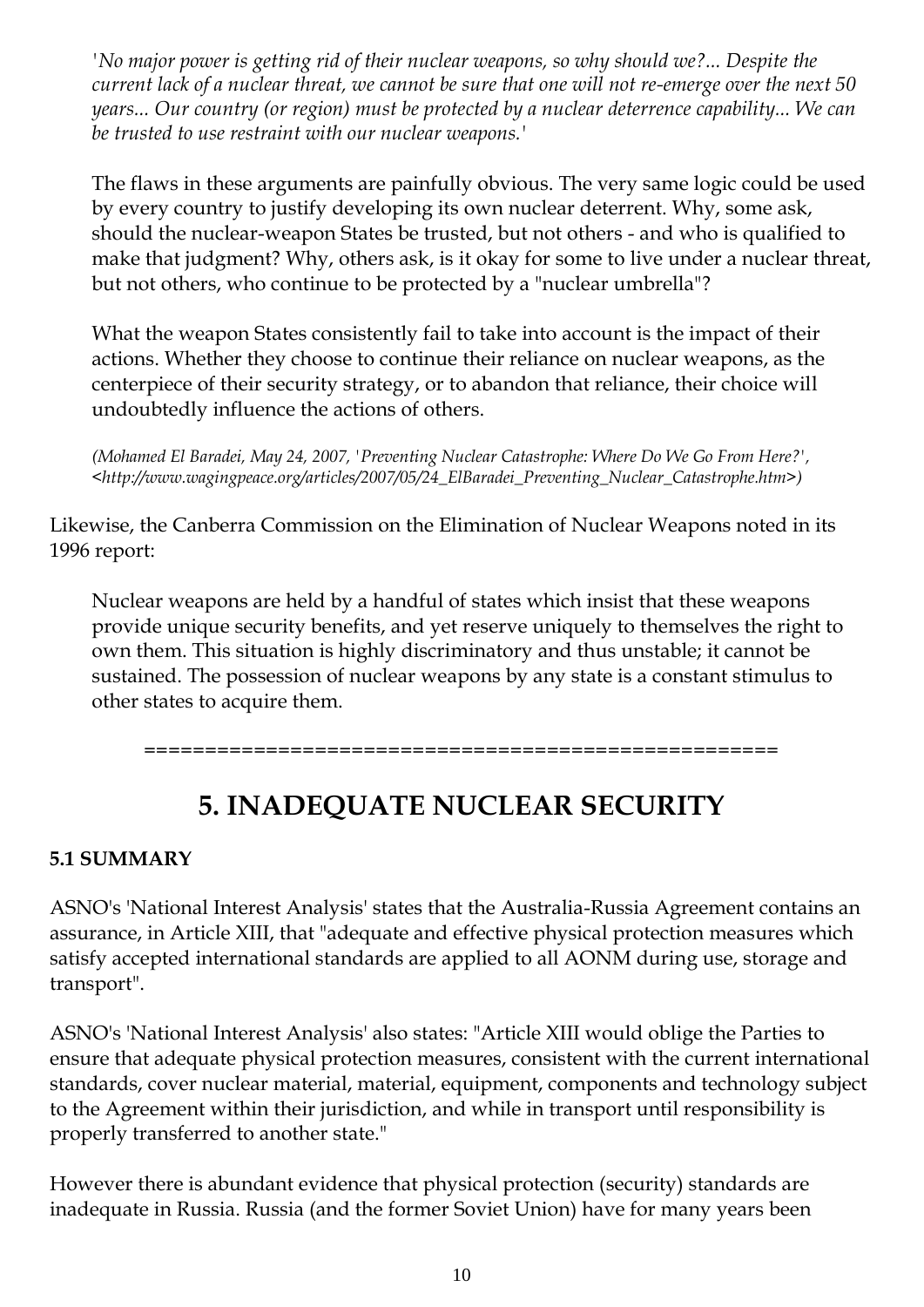central to the global problem of nuclear theft and smuggling. Efforts have been made to improve nuclear security in Russia but the problem is far from solved. It would be irresponsible to permit uranium sales to Russia until this problem of is resolved.

**Recommendation:** The JSCT should recommend that the Australia-Russia Agreement be rejected because of inadequate nuclear security in Russia and the risk of theft, smuggling or other misadventures involving AONM.

#### **5.2 BACKGROUND**

Matthew and George Bunn told an IAEA conference in 2001:

Today, the problem [of nuclear theft] is most acute in the former Soviet Union, where the collapse of the Soviet state left a security system designed for a closed society with closed borders, well-paid nuclear workers, and everyone under close surveillance by the KGB facing a new world it was never designed to address. Nuclear weapons, which are large and readily accountable objects, remain under high levels of security - though even there, scarce resources for maintaining security systems and paying nuclear guards raise grounds for concern. For nuclear material, the problem is more urgent. Many nuclear facilities in Russia have no detector at the door that would set off an alarm if some one were carrying plutonium out in a briefcase, and no security cameras where the plutonium is stored. Nuclear workers and guards protecting material worth millions of dollars are paid \$200 a month. As a result, there have been a number of confirmed cases of theft of kilogram quantities of weapons-usable material in the former Soviet Union. Russian officials have confirmed that as recently as 1998, there was an insider conspiracy at one of Russia's largest nuclear weapons facilities to steal 18.5 kilograms of HEU - one that was stopped before the material actually left the gates. These are the conditions that led a distinguished U.S. bipartisan panel to warn, earlier this year, that "the most urgent unmet national security threat to the United States today is the danger that weapons of mass destruction or weapons-usable material in Russia could be stolen and sold to terrorists or hostile nation states."

*Reducing the Threat of Nuclear Theft and Sabotage*

*Bunn, Matthew, and George Bunn. "Reducing the Threat of Nuclear Theft and Sabotage." Presented at the International Atomic Energy Agency Safeguards Symposium, Vienna, Austria. October 30, 2001. IAEA-SM-367/4/08 http://ksgnotes1.harvard.edu/BCSIA/Library.nsf/pubs/nucleartheft*

#### **5.3 NUMBER OF INCIDENTS**

The IAEA Illicit Trafficking Database now contains more than 1000 confirmed reports on incidents involving smuggling, theft, loss and illegal disposal, illegal possession and transfer, and attempted illegal sales of nuclear material. Additionally, around 800 additional incidents are as yet unconfirmed.

*International Conference on Illicit Nuclear Trafficking 19-22 November 2007 Organized by the International Atomic Energy Agency (IAEA)*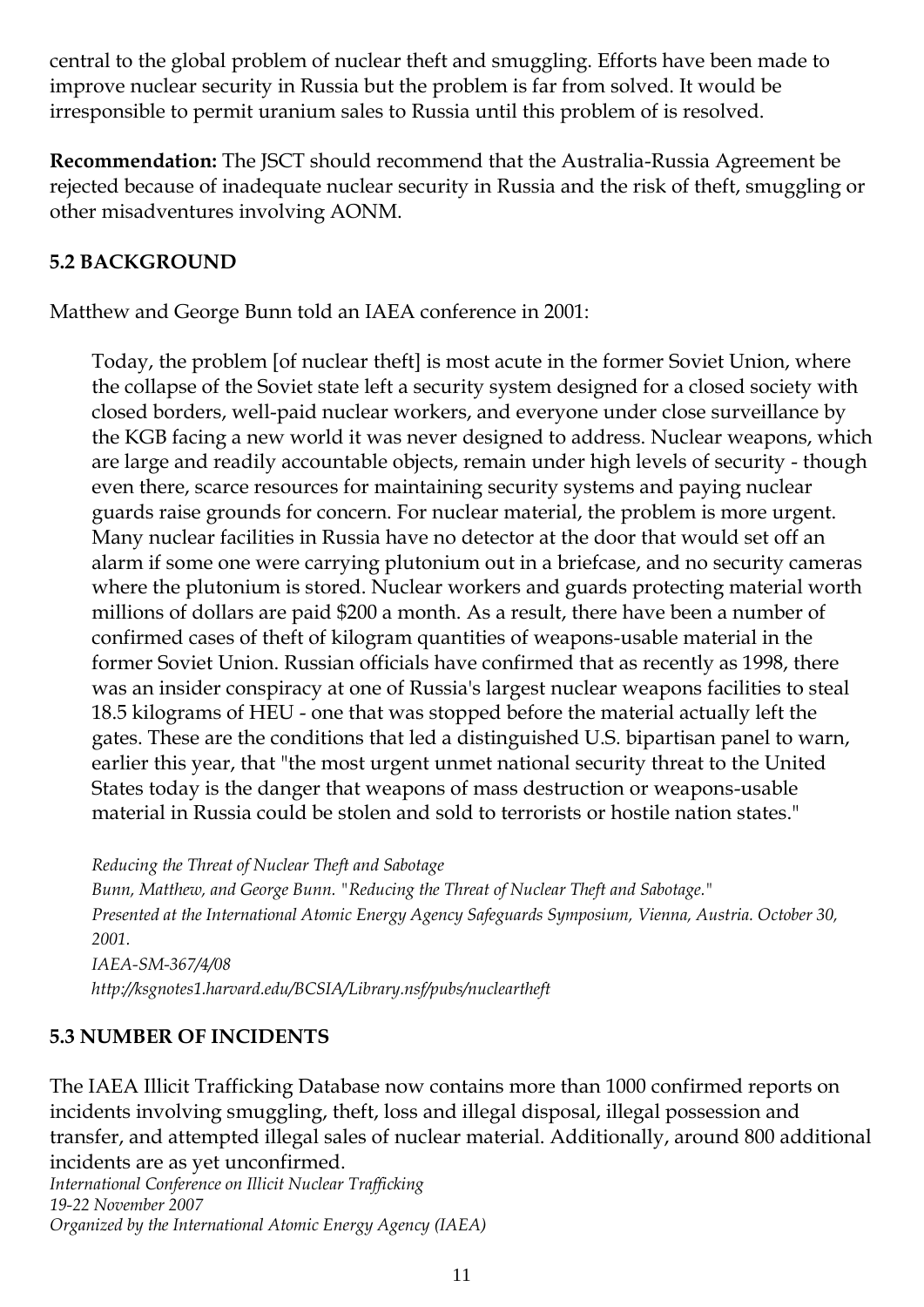The IAEA's database does not provide country-specific information. However the Stanford Database on Nuclear Smuggling, Theft and Orphan Radiation Sources has recorded at least 370 incidents involving former Soviet countries (56% of the total):

"Until now the issue of illicit trafficking has been primarily associated with Russia and other former Soviet republics. Indeed, with the collapse of the former Soviet Union (FSU) in 1991, hundreds of tons of weapons-usable nuclear material and thousands of radiation sources were left without adequate control and protection, thus posing a risk for sabotage, theft and diversion. Out of 660 illicit trafficking incidents recorded in the Stanford Database on Nuclear Smuggling, Theft and Orphan Radiation Sources (DSTO), at least 370 either took place in the former Soviet Union or involved material that had reportedly originated from the FSU. Although the former Soviet Union remains the major potential source of nuclear and other radioactive material, it is not the only one."

*International Dimension of Illicit Trafficking in Nuclear and Other Radioactive Material Lyudmila Zaitseva and Friedrich Steinhausler Center for International Security and Cooperation (CISAC), Institute of International Studies, Stanford University <www.numat.at/list%20of%20papers/zaitseva.pdf>*

A Bulletin of Atomic Scientists article states that 183 cases of nuclear trafficking were recorded in the former Soviet Union from 2001-06.

*Nuclear terrorism's fatal assumptions By Sonia Ben Ouagrham-Gormley 22 October 2007 <www.thebulletin.org/web-edition/features/nuclear-terrorisms-fatal-assumptions>*

Recorded incidents may be the tip of the iceberg:

According to a new database compiled by researchers at the Institute for International Studies (IIS), about 40 kilograms of weapons-usable uranium and plutonium have been stolen from poorly protected nuclear facilities in the former Soviet Union during the last decade. While most of that material has been retrieved, 2 kilos of highly enriched uranium filched from a research reactor in Georgia is still missing. And that's just for starters.

"I think this is the tip of the iceberg," said Lyudmila Zaitseva, a researcher at IIS who has been sifting through databases, technical journals and newspapers since 1999 to compile what may be the most complete picture of illicit trafficking of nuclear material worldwide.

Zaitseva estimates that the real amount of missing weapons-grade material could be 10 times higher than is officially known.

For example, law enforcement officials in the United States seize only 10 to 40 percent of illegal drugs smuggled into the country every year, Zaitseva said. And Russia stops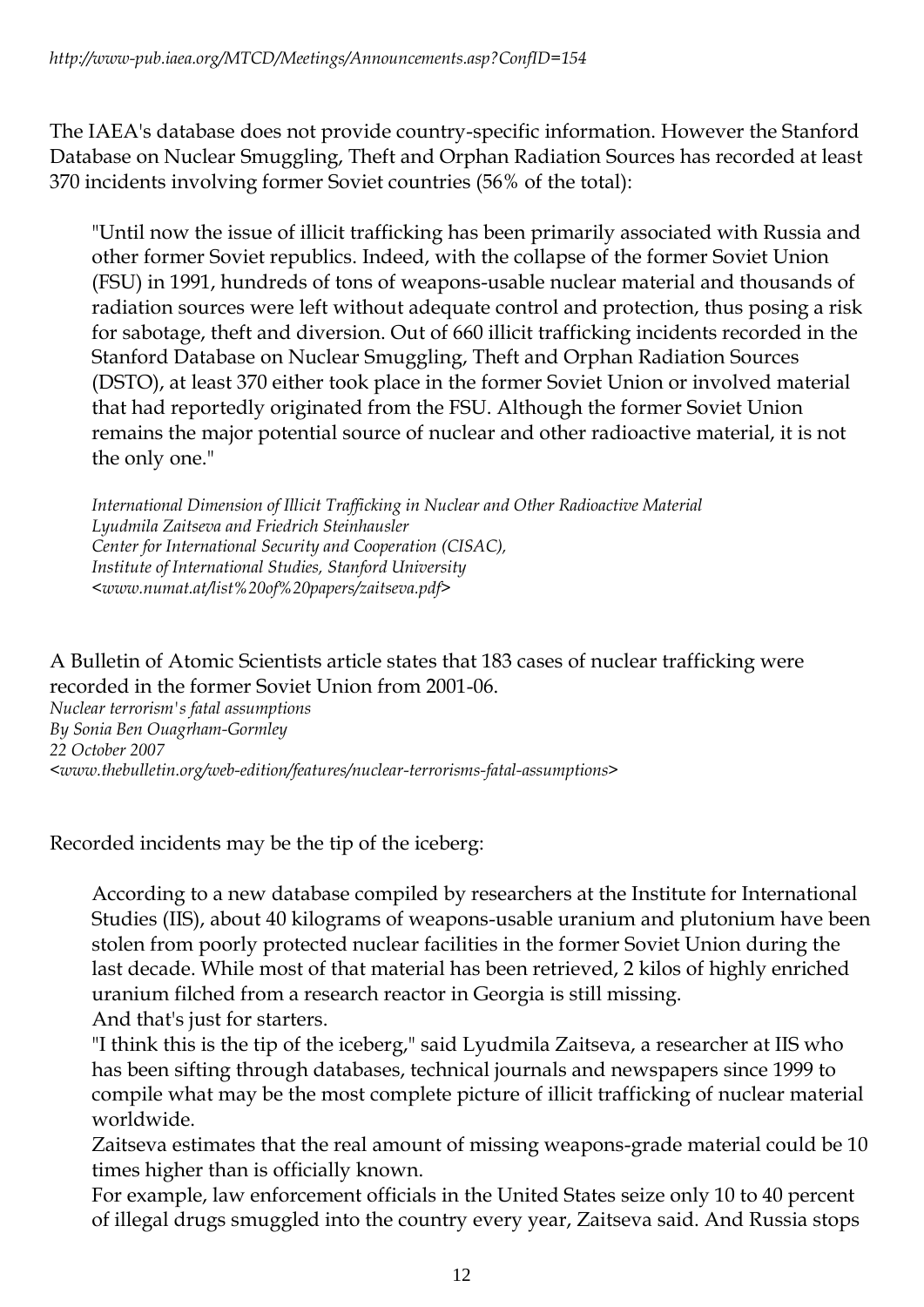only 2 to 10 percent of illegally imported goods and immigrants entering illegally from neighboring Kazakhstan. Based on such statistics, Zaitseva's estimate of missing nuclear material is not far-fetched. "We don't know what's missing," she said. "That's the most frightening thing."

*Database exposes threat from 'lost' nuclear material Lisa Trei Stanford Report, March 6, 2002* 

Questions have been raised about i) possible under-reporting of nuclear trafficking incidents by Russian authorities and ii) the accuracy of the IAEA's database:

[T]he number of incidents confirmed to the IAEA by the Russian Federation between 1993 and 2005 is less than a third of some 300 cases, which were reported in open sources in the same period.

According to the information revealed by Georgian authorities to a U.S. expert on organized crime, the latest seizure of HEU, reportedly stolen from a Russian nuclear facility, took place in Georgia in February 2006. As of yet, the IAEA List of Significant Incidents still does not list any other of these alleged HEU seizures in Georgia.

*Organized Crime, Terrorism and Nuclear Trafficking Lyudmila Zaitseva Strategic Insights, Volume VI, Issue 5 (August 2007) Center for Contemporary Conflict, Naval Postgraduate School, Monterey, California. <www.ccc.nps.navy.mil/si/2007/Aug/zaitsevaAug07.asp#references>*

Fourteen percent of Russia's 603 tonnes of weapons-grade material had been fully secured by 2001.

Russia is the epicentre of the nuclear smuggling problem, and the US has committed \$2.2 billion to a programme aimed at ensuring that nuclear material held there is secure. But a report from the US General Accounting Office in February showed that after seven years only 14 per cent of Russia's 603 tonnes of weapons-grade material has been fully secured.

Norwegian scientists also criticise the programme for failing to cover 120,000 spent fuel assemblies from Russian submarines and icebreakers. Spent fuel is usually regarded as "self-protecting" because it is too radioactive to handle safely. But a new investigation by the Norwegian Radiation Protection Authority concludes that after 30 years or less the radiation will have decayed sufficiently for terrorists to be able to extract enriched uranium and plutonium. Despite the risks, the Bush administration has said that it intends to scale back the programme.

*Plutonium for sale Rob Edwards*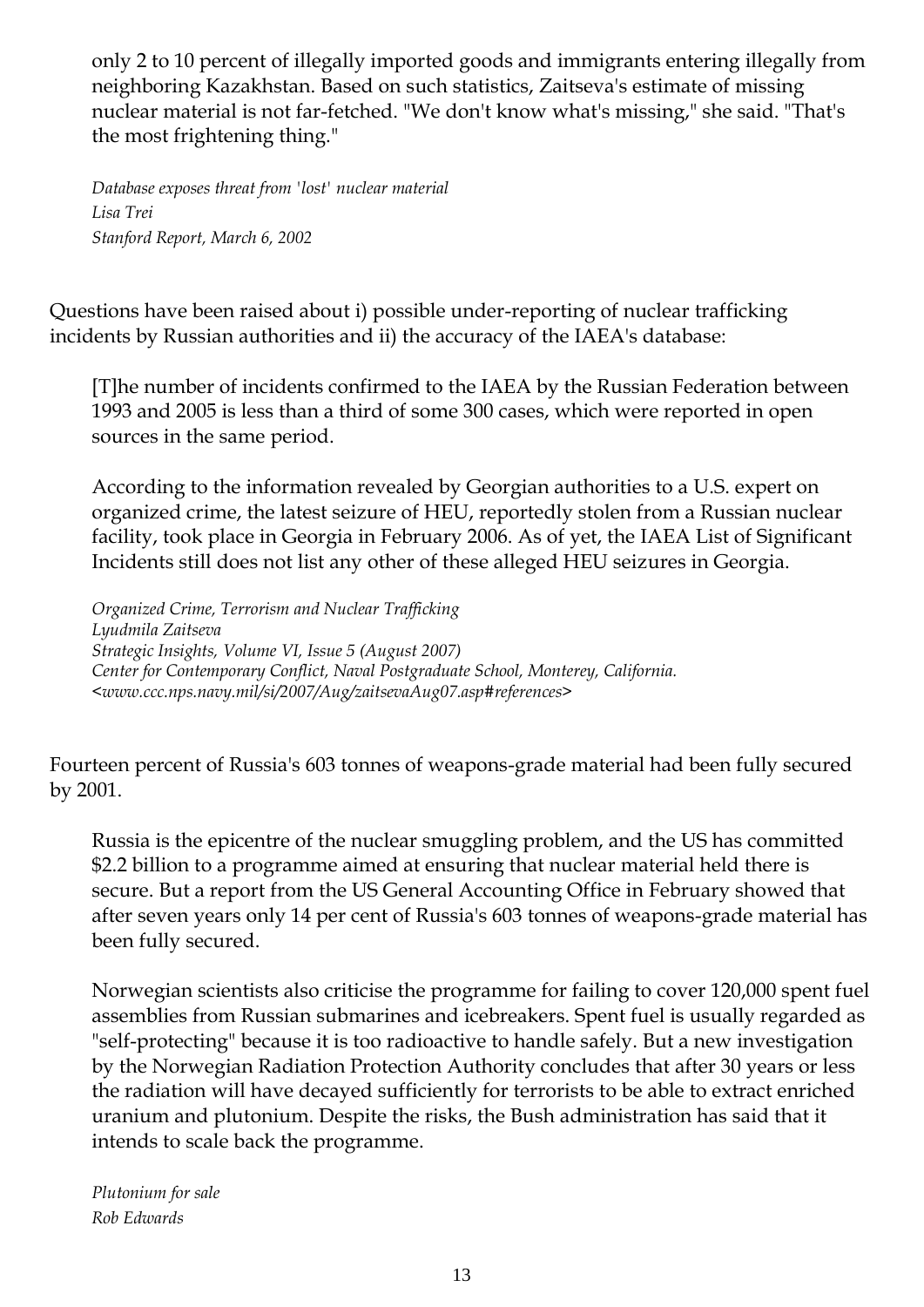*New Scientist magazine Vol 170, issue 2292 May 26, 2001, page 10*

**Question**: Can ASNO/DFAT advise what percentage of Russia's nuclear material has been adequately secured as at 2008?

#### **5.4 THE PROBLEM IS A LONG WAY FROM BEING SOLVED.**

Rensselaer Lee from the Foreign Policy Research Institute noted in 2001 that a Russian scientist interviewed by former White House Counsel Lloyd Cutler estimated that it would take as long as 60 years to secure all nuclear-sensitive sites in his country.

*Nuclear Smuggling from the Former Soviet Union: Threats and Responses April 27, 2001 http://www.fpri.org/enotes/russia.20010427.lee.nuclearsmuggling.html*

The New York Times reported in 2007 that Russia has been unhelpful in the pursuit of investigations into theft/smuggling of weapon-grade nuclear material:

Last January, a Russian man with sunken cheeks and a wispy moustache entered Georgia and travelled to Tbilisi by car. In two plastic bags in his leather jacket, Georgian officials say, he carried 100 grams of uranium so refined that it could fuel an atomic bomb.

Oleg Khinsagov had come to meet a buyer who he believed would pay him \$US1 million. The buyer would then deliver the material to a Muslim man from "a serious organisation", officials say.

The uranium was a sample, and the deal a test. If all went smoothly, the Russian had boasted, he would sell a far larger cache stored in his flat back home in Vladikavkaz, in neighbouring southern Russia: two or three kilograms, which in expert hands is enough to make a small bomb.

The buyer, it turned out, was a Georgian agent. ... The case has alarmed Georgian officials who thought they had suppressed the nuclear blackmarket that developed in the 1990s, after the Soviet Union collapsed. Until now, the details of the case have remained secret. But an examination of the episode, and a similar one in 2003, suggests the region's political instability and rampant corruption continue to provide a fertile breeding ground for illicit commerce in atomic materials.

... The uranium seized in 2003 and 2006 had been enriched to nearly 90 per cent U-235. Too small an amount to make a bomb, but the ideal purity level for doing so.

In both cases the individuals arrested testified they had obtained the uranium through a web of Russian contacts and middlemen of various nationalities. This appears to be corroborated by a US Government laboratory analysis of the 2006 material. ...

Georgia's chief nuclear investigator, Archil Pavlenishvili, recalled how the Russian Government had co-operated in the early stages of the 2003 investigation. However, in 2006 it had hardly helped at all. He said the Georgians informed the Russian embassy of Khinsagov's detention, and offered to let diplomats speak to him. But the Russians never responded.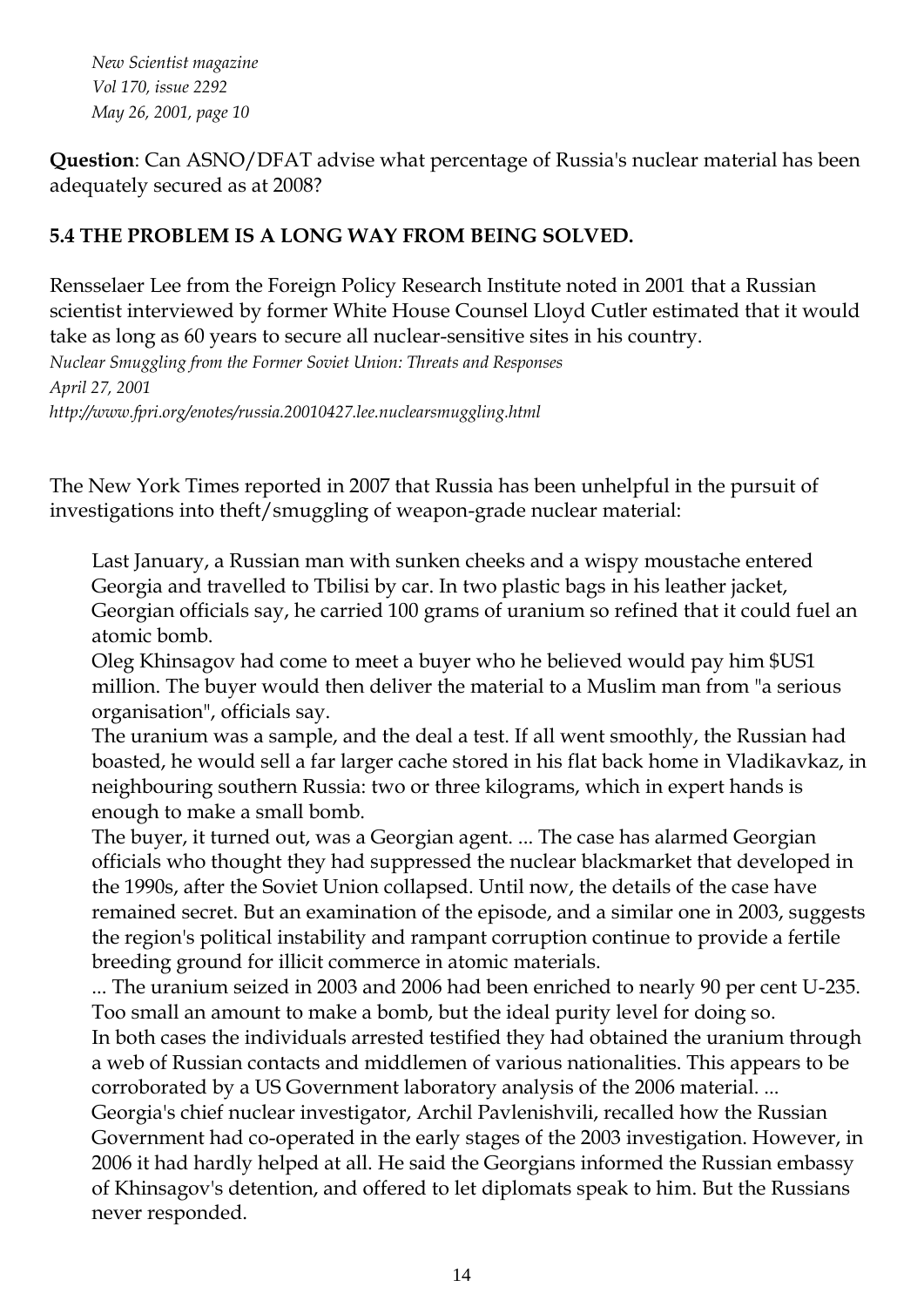*Nuclear blackmarket stirring back into life Lawrence Sheets in Tbilisi and William Broad in New York January 27, 2007 The New York Times Reprint at: http://www.smh.com.au/news/world/nuclear-blackmarket-stirring-back-intolife/2007/01/26/1169788693460.html?page=fullpage#contentSwap1*

New Scientist summarised a 2007 SKI/Atombesopastnos report which found gaping holes in nuclear security in Russia:

According to the report by [Swedish Nuclear Power Inspectorate] SKI and Atombesopastnost – a subsidiary of Russia's Federal Atomic Energy Agency, Rosatom – a large number of nuclear facilities have "insufficient" security measures. Measures for preventing thefts are "small" and cooperation among authorities is "inadequate". "The illicit trafficking problem is for real," the report concludes.

The IAEA conference also heard evidence of a "possible resurgence" of nuclear smuggling in former Soviet republics. Since 1999, there have been seven seizures of weapons-grade material in former Soviet republics, four of them in Georgia. For example, in 2003 Garik Dadayan was caught carrying 170 grams of highly enriched uranium and notes about substances that could be used in nuclear weapons.

Although the amounts seized in former Soviet republics have been small, the worry is that they could be samples from larger stockpiles. Recent analysis led by Stephane Baude at the French Atomic Energy Commission (CEA) suggests that two separate seizures of highly enriched uranium, in Paris in 2001 and Bulgaria in 1999, were from batches of fuel reprocessed at the same plant.

*Study of nuclear security in Russia reveals lapses, New Scientist, 1/12/07, <www.robedwards.com/2007/11/study-of-nuclea.html>*

SBS television provided evidence of lax security at Russian nuclear facilities in February 2008, including lax security at the Novouralsk enrichment plant. Is this enrichment plant likely to process AONM, and has it processed AONM in the past? *<http://news.sbs.com.au/dateline//exporting\_trouble\_540362>*

The Age reported in 2005 on initiatives to improve security at Russian nuclear facilities:

US president George Bush and Russian President Vladimir Putin plan to announce measures to counter the threat of nuclear terrorism - a threat highlighted in a US intelligence report warning that Russian nuclear material could still fall into terrorist hands.

Under the deal, US and Russian officials would accelerate long-delayed security upgrades at Russia's many poorly protected nuclear facilities, jointly develop responses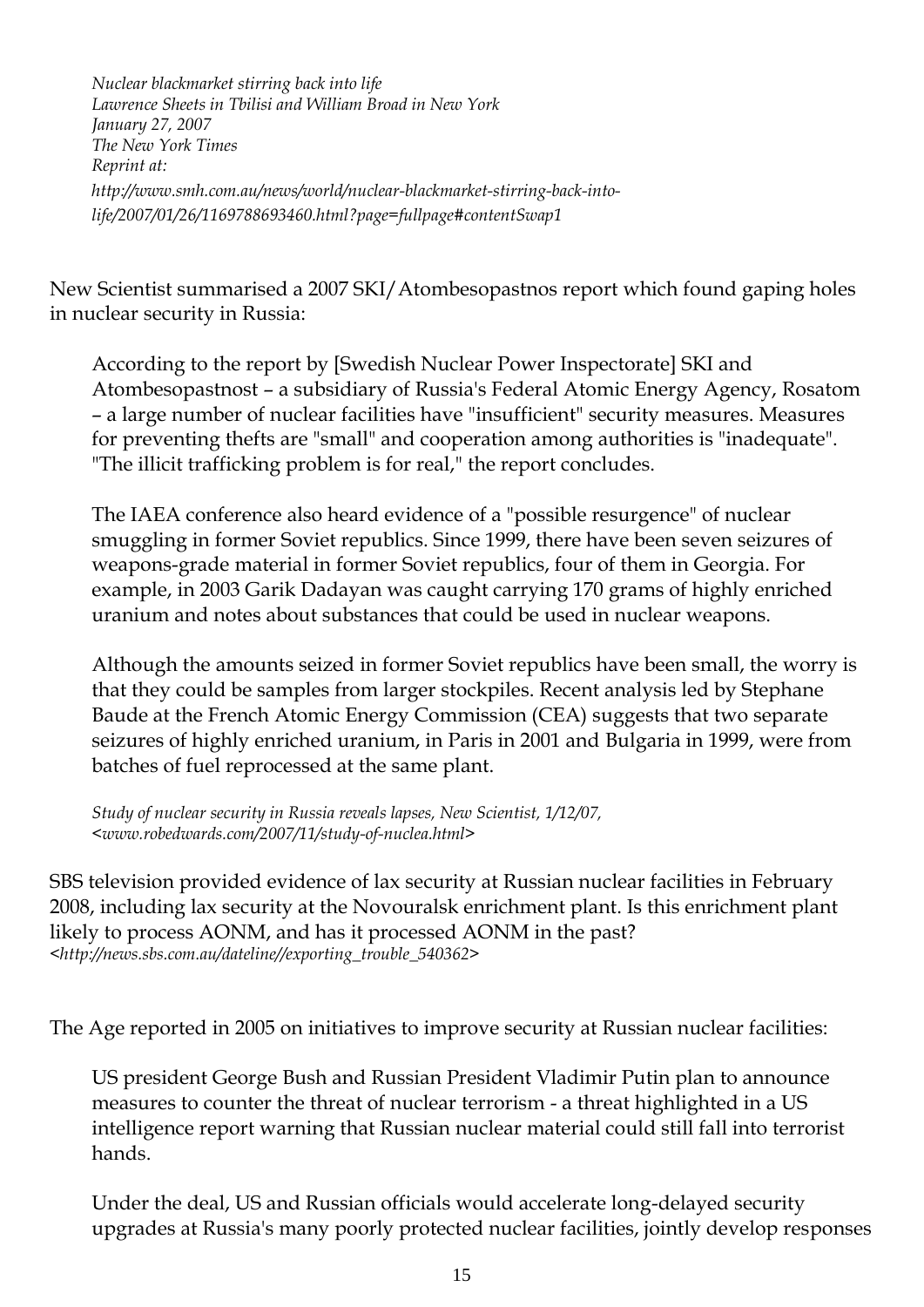to a nuclear or radiological terrorist attack and take steps to replace highly enriched uranium in the world's research reactors to prevent it being used for weapons. ...

The National Intelligence Council, comprising representatives of the CIA, the Pentagon, the Energy Department and other intelligence agencies, noted in its report that "undetected smuggling" of nuclear material had occurred over the past 13 years and the risk remained that terrorists could seize arms or materials. Under questioning in Washington last week, CIA Director Porter Goss said he could not rule out the possibility that Russian nuclear material was in terrorist hands.

*Pact on nuclear terror threat, February 25, 2005, <www.theage.com.au/news/War-on-Terror/Pact-on-nuclearterror-threat/2005/02/24/1109180037908.html>*

Nuclear analysts from Harvard University reported in 2004:

Unfortunately, the recent claim by Russian Defense Minister Sergei Ivanov that inadequately secured nuclear stockpiles in Russia are only a "myth" is far from the truth. There has been a decade of improvements in Russia, but the work remains dangerously incomplete and the threat to nuclear facilities is terrifyingly high. While many of the best-known thefts of nuclear material occurred a decade ago, it was only last year that the chief of Russia's nuclear agency testified that nuclear security was underfunded by hundreds of millions of dollars. At nearly every site U.S. experts visit, they reach quick agreement with Russian experts on the need for substantial security upgrades. Russia's decision to send additional troops to guard nuclear facilities in the wake of the most recent terrorist attacks belies the notion that these facilities were adequately secured before. Moreover, that heightened troop presence is not likely to last and will do little to reduce the danger of theft by insiders.

Meanwhile, terrorists are zeroing in on these nuclear stockpiles. Top Russian officials have confirmed at least two cases in 2001 of terrorists carrying out reconnaissance at Russian nuclear warhead storage sites. The 41 heavily armed, suicidal terrorists who seized hundreds of hostages at a Moscow theater in 2002 reportedly considered seizing the Kurchatov Institute instead - a site with enough highly enriched uranium (HEU) for dozens of nuclear weapons. In 2003 proceedings in a Russian criminal case revealed that a Russian businessman had been offering \$750,000 for stolen weapon-grade plutonium for sale to a foreign client. Al Qaeda has been actively seeking nuclear material for a bomb and has strong connections to Chechen terrorist groups.

*Matthew Bunn and Anthony Wier, Preventing a Nuclear 9/11, September 12, 2004, Washington Post, <www.washingtonpost.com/ac2/wp-dyn/A13014-2004Sep10?language=printer>.*

#### **5.5 ORGANISED CRIME AND NUCLEAR SMUGGLING**

A study of the links between nuclear trafficking incidents with the suspected involvement of organised crime in the period 2001 to 2005 found that the number of incidents in Russia (7 incidents, 38 people) was second only to the Ukraine: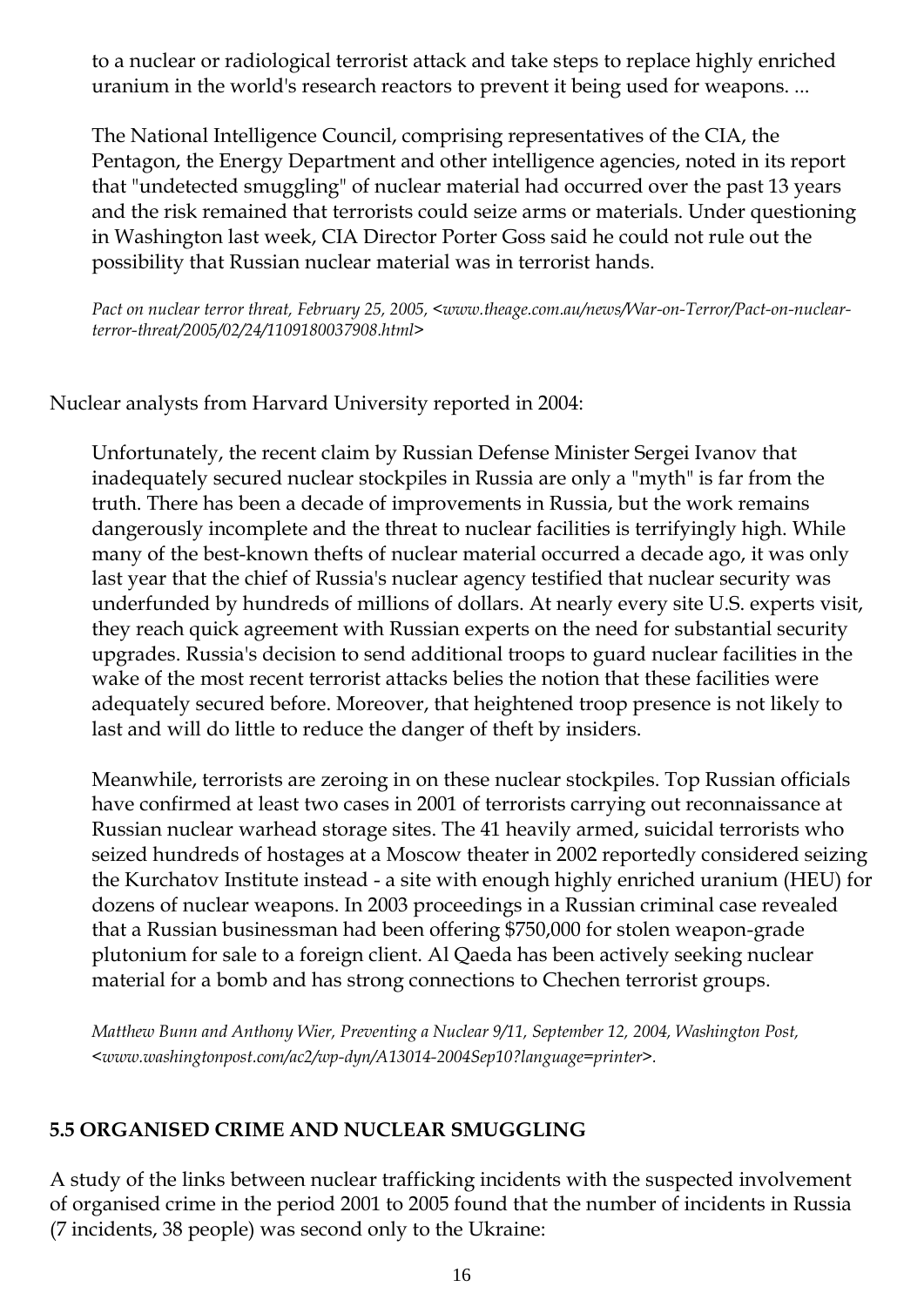Looking at the number of both seizures and actors involved, the former Soviet Union still stands out as a major staging area for criminals trading in radioactive substance, with Ukraine, Russia, Georgia and Belarus taking the lead. Given the crime scene and the abundance of still poorly protected nuclear material and radioactive substances in these countries and their neighboring states, this is hardly surprising.

*Organized Crime, Terrorism and Nuclear Trafficking Lyudmila Zaitseva Strategic Insights, Volume VI, Issue 5 (August 2007) Center for Contemporary Conflict at the Naval Postgraduate School in Monterey, California. <www.ccc.nps.navy.mil/si/2007/Aug/zaitsevaAug07.asp#references>*

Rensselaer Lee from the Foreign Policy Research Institute noted in 2001:

Furthermore, a few high-profile episodes point to a spreading ethos of corruption in the Russian nuclear establishment that could presage major covert exports of fissile material, weapons components and even intact nuclear weapons. For instance, in two recorded cases in the 1990s, Russian managers of top secret defense plants offered plutonium for sale to visiting foreign scientists. Elsewhere, military officers stole HEU fuel from a submarine base in Murmansk. In a bizarre episode suggesting a wider conspiracy, agents of the Russian Foreign Intelligence Service reportedly masterminded the delivery of almost a pound of plutonium oxide from Moscow to Munich in August 1994. In a 1998 incident, the Russian Federal Security Service reportedly foiled an attempt by "staff members" of a major nuclear weapons plant in Chelyabinsk to steal some 18.5 kilograms of unspecified weapons-usable material - possibly enough to fashion a single nuclear weapon. ...

Contextual factors such as endemic official corruption and pervasive influence of organized crime contribute to the general atmosphere of uncertainty. More powerful Russian crime formations may well possess the capability to penetrate the defensenuclear complex, to bribe or intimidate key personnel and to make off with stocks of weapons-grade materials. Also, Moscow's central control over the provinces and, by implication, over Russia's far-flung nuclear weapons cache, has deteriorated significantly over the past ten years (although President Vladimir Putin recently introduced administrative incentives to reverse this trend). Weakness at the center amidst Russia's current financial difficulties increases the prospect of regionally inspired nuclear deals -- involving collaboration between regional bosses and criminally motivated managers to peddle nuclear materials and components abroad.

The [US] Department of Energy (DOE) funds an initiative, underway since 1993, to improve "material protection, control and accountability" (MPC&A) at former Soviet nuclear enterprises. ... DOE's hard technical fixes may do little to deter theft even in facilities where they have been introduced. The safeguards can defeat isolated theft attempts by lone employees, but they offer little defense against organized conspiracies of well-placed insiders able to circumvent alarm systems, bribe guards and fudge relevant paperwork. A consensual "company" decision of top managers to sell off fissile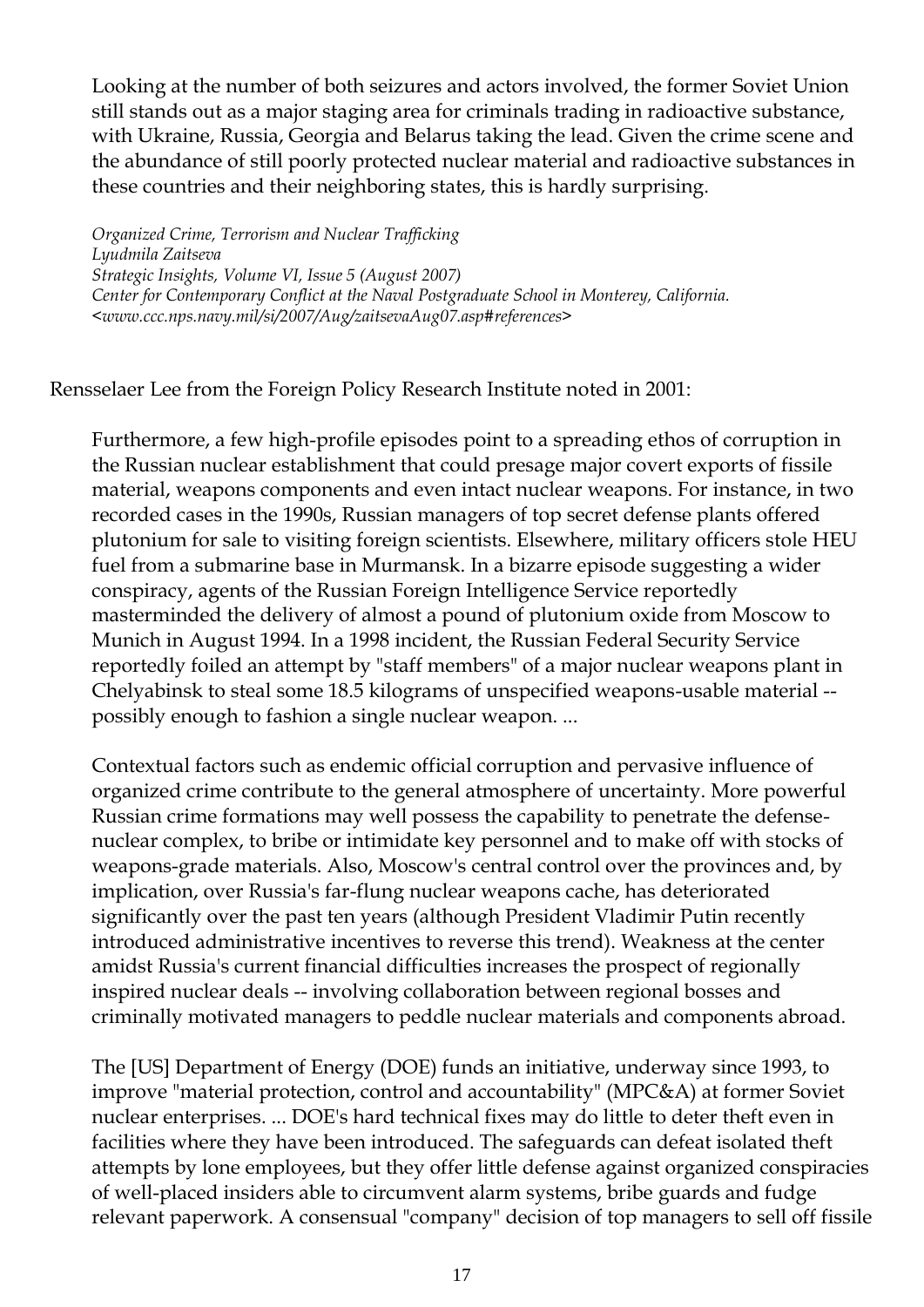material stocks likewise would probably go undetected. Yet in the unstable and turbulent environment of Russia' nuclear weapons complex, such scenarios seem eminently plausible. ...

*Nuclear Smuggling from the Former Soviet Union: Threats and Responses Rensselaer Lee Foreign Policy Research Institute April 27, 2001 http://www.fpri.org/enotes/russia.20010427.lee.nuclearsmuggling.html*

#### **5.6 CONVENTION ON THE PHYSICAL PROTECTION OF NUCLEAR MATERIAL**

Russia is a party to the Convention on the Physical Protection of Nuclear Material but Friends of the Earth understands that Russia has not adopted recent, important amendments to the Convention.

**Question**: Can ASNO/DFAT confirm that Russia has not adopted recent, important amendments to the Convention on the Physical Protection of Nuclear Material. If so, why is this not revealed in the National Interest Analysis or other relevant documents?

According to the IAEA:

The obligations contained in the Amendment to the Convention on the Physical Protection of Nuclear Material (CPPNM) require States Parties to make the intentional commission of an act which constitutes the carrying, sending or moving of nuclear material into or out of a State without the lawful authority, a punishable offence under its national law. The CPPNM also obliges States Parties to ensure that peaceful nuclear transports, domestic or international, are adequately secured. Another important obligation is the need for expanded cooperation between States Parties and the IAEA regarding rapid measures to locate and recover stolen or smuggled nuclear material and for guidance on how to implement certain obligations of the CPPNM.

*International Conference on Illicit Nuclear Trafficking 19-22 November 2007 Organized by the International Atomic Energy Agency (IAEA) http://www-pub.iaea.org/MTCD/Meetings/Announcements.asp?ConfID=154*

**Recommendation**: If the Joint Standing Committee does not reject the Agreement outright, it should make its support conditional on Russian adoption of amendments to the Convention on the Physical Protection of Nuclear Material.

Article XIII of the Agreement appears to indicate that if Russia chooses not adopt amendments to the IAEA document INFCIRC/225/Rev.4 (corrected) entitled "The Physical Protection of Nuclear Material and Nuclear Facilities", this will have no effect on uranium exports:

Article XIII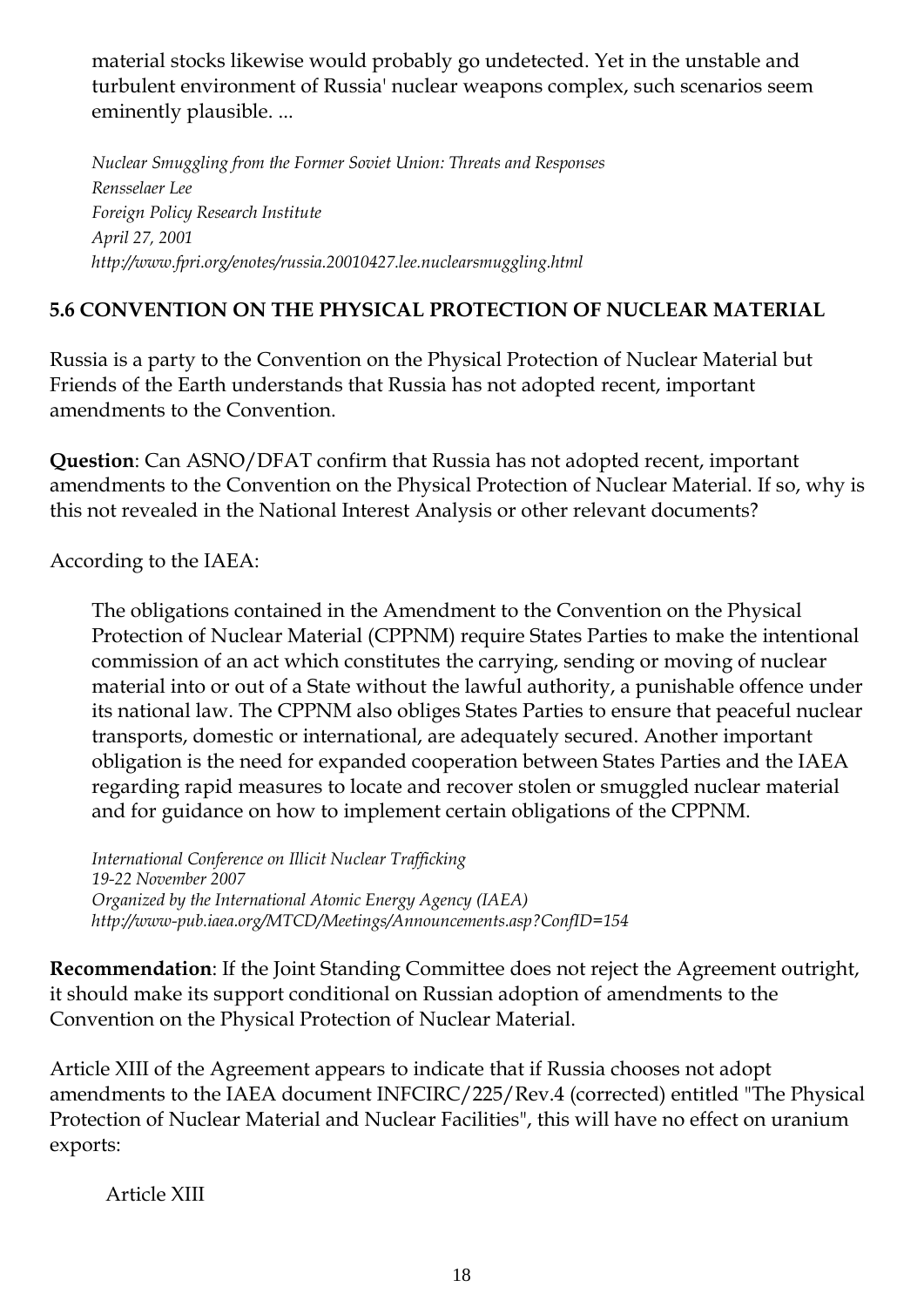2. In addition to its obligations under the Convention on the Physical Protection of Nuclear Material done at Vienna and New York on 3 March 1980, including any amendments that are in force for each Party, each Party shall apply measures of physical protection in accordance with its national legislation which meet levels not less than the recommendations of IAEA document INFCIRC/225/Rev.4 (corrected) entitled "The Physical Protection of Nuclear Material and Nuclear Facilities", as amended from time to time. Any amendment to or replacement of IAEA document INFCIRC/225/Rev.4 (corrected) shall have effect under this Agreement only when the Parties have informed each other in writing through diplomatic channels that they accept such amendment or replacement.

## **6. NUCLEAR SAFEGUARDS**

====================================================

*"Australia should establish a national diplomatic initiative aimed at restoring the integrity of the nuclear non-proliferation regime ... the current non-proliferation regime is fundamentally fracturing. The consequences of the collapse of this regime for Australia are acute, including the outbreak of regional nuclear arms races ... The impact on Australia's long-term national security interests is immense."*

*Kevin Rudd, Sydney Institute speech, Sept 2006*

*"Should Australian uranium end up in the wrong hands - and it's not too far-fetched to suggest that Russia under Putin is already in the wrong hands - Australia will not be able to act innocent or to claim ignorance. You can only be confident that the Kremlin will look out for itself, that they have zero obedience to the rule of law ..."*

*Garry Kasparov The Bulletin, August 21, 2007 http://bulletin.ninemsn.com.au/article.aspx?id=288522*

#### **6.1 INTRODUCTION**

Australia is entirely reliant on the International Atomic Energy Agency's safeguards system. There is no provision in the Australia-Russia agreement for Australian inspectors to monitor uranium exports.

Yet the IAEA's inspection system is limited, flawed and underfunded. Indeed the IAEA Director General, Dr. Mohamed El Baradei, has noted that the IAEA's basic rights of inspection are "fairly limited", that the safeguards system suffers from "vulnerabilities" and it "clearly needs reinforcement", that efforts to improve the system have been "half-hearted", and that the safeguards system operates on a "shoestring budget ... comparable to that of a local police department ".

*(Statements from Dr. El Baradei posted at: <www.iaea.org/NewsCenter/Statements/index.html>.)*

The problems with the safeguards system are too numerous to discuss here. Suffice it to note a central problem: IAEA inspections are partial and periodic, all the more so in nuclear weapons states. The Joint Standing committee ought to insist that all facilities using AONM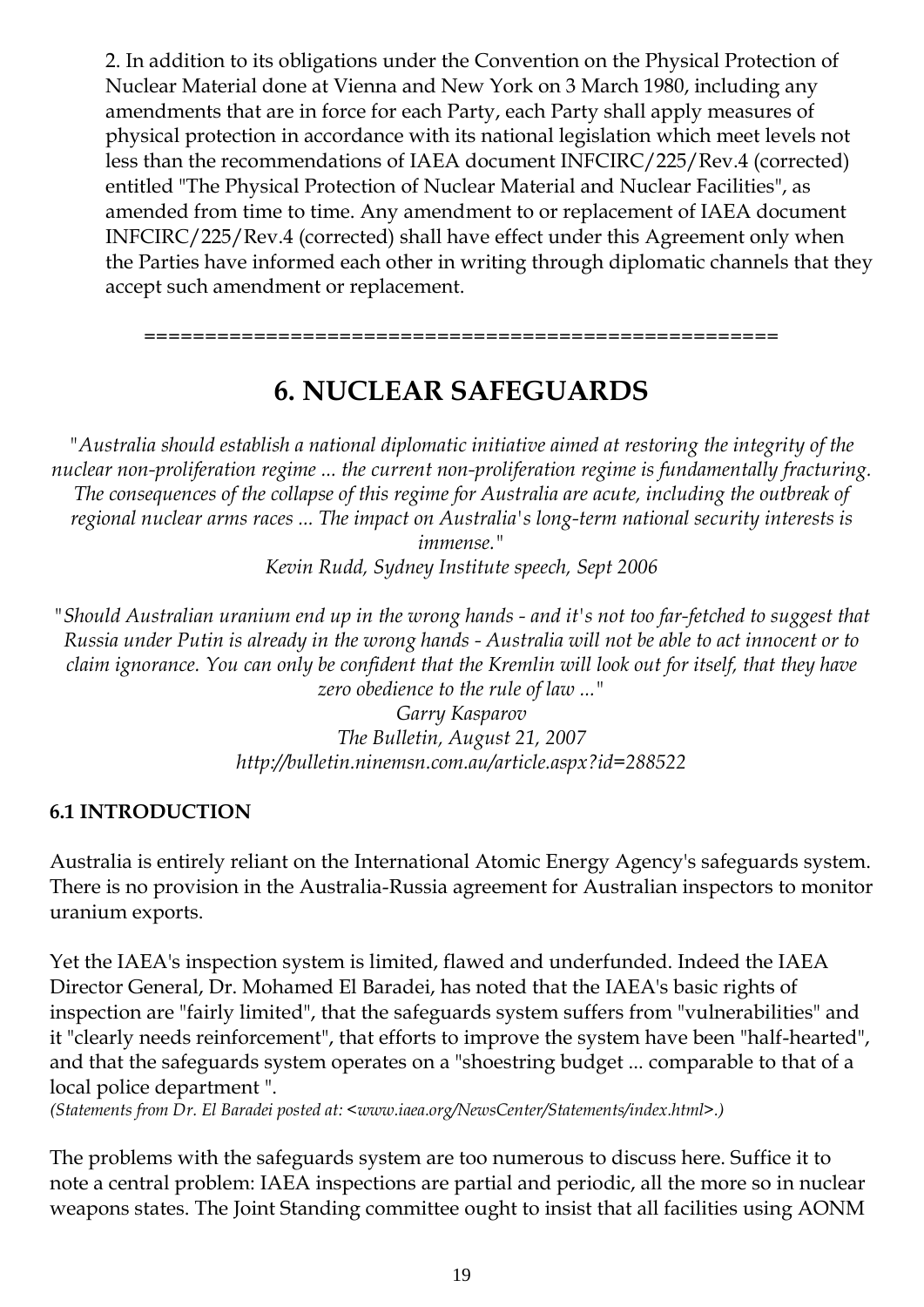are not only *subject* to IAEA's safeguards inspection but are actually inspected. This would involve regular inspections and materials accountancy and it ought to include maximum use of the full suite of safeguard programs and technologies, including 24/7 video surveillance, environmental sampling and so on. This would require an arrangement with the IAEA such that the full suite of safeguards is applied to each Russian nuclear facility using AONM. Alternatively, an Australian inspection system could be established to supplement IAEA safeguards (the Agreement envisages the possibility of a non-IAEA safeguards system *replacing* IAEA safeguards and it should not be problematic to establish a safeguards system to *supplement* IAEA safeguards). The only alternative is to accept a situation whereby some and probably most of the facilities using AONM are not actually safeguarded; and that is an indefensible situation.

It emerged during the debate over uranium sales to China that only a small fraction of China's safeguards-eligible facilities had actually been inspected by the IAEA in recent years. ASNO/DFAT should be asked to provide information on the number of safeguardseligible facilities in Russia and the number which have actually been inspected in recent years.

**Question**: Can ASNO/DFAT advise as to the number of safeguards-eligible facilities in Russia and the number which have actually been inspected in recent years.

**Recommendation**: The JSCT should insist not only that all facilities handling AONM are safeguards-eligible but are also actually subjected to rigorous safeguards - regular inspections, 24/7 video surveillance, environmental sampling where appropriate, etc.

*More information on the flawed 'safeguards' system:*

*\* Nuclear Safeguards and Australia's Uranium Exports <www.foe.org.au/campaigns/antinuclear/issues/mining/UraniumSafeguards.doc/view>*

*\* Medical Association for Prevention of War & ACF, "An Illusion of Protection: The Unavoidable Limitations of Safeguards", <www.acfonline.org.au/articles/news.asp?news\_id=1012&c=10130> \* Professor Richard Broinowski, "Fact or Fission? The Truth About Australia's Nuclear Ambitions", Melbourne: Scribe, 2003.*

*\* Non-Proliferation Policy Education Centre, Feb 2008, "Falling Behind: International Scrutiny of the Peaceful Atom", <www.npec-web.org>.*

*\* Nuclear Power Joint Fact Finding Dialogue, June 2007, "Final Report, Nuclear Power Joint Fact-Finding", <www.keystone.org/spp/energy07\_nuclear.html>*

#### **6.2 ADDITIONAL PROTOCOL**

*"Without the expanded authority of this [Additional Protocol], the IAEA's rights of inspection are fairly limited." IAEA Director Mohamed El Baradei "Curbing the Nuclear Threat", February 2, 2005 <www.iaea.org/NewsCenter/Statements/2005/ebsp2005n001.html>).*

Russia ratified an Additional Protocol in late 2007, and it entered into force shortly thereafter. Earlier in 2007, ASNO provided a disingenuous 'justification' for allowing uranium exports to Russia in the absence of an Additional Protocol.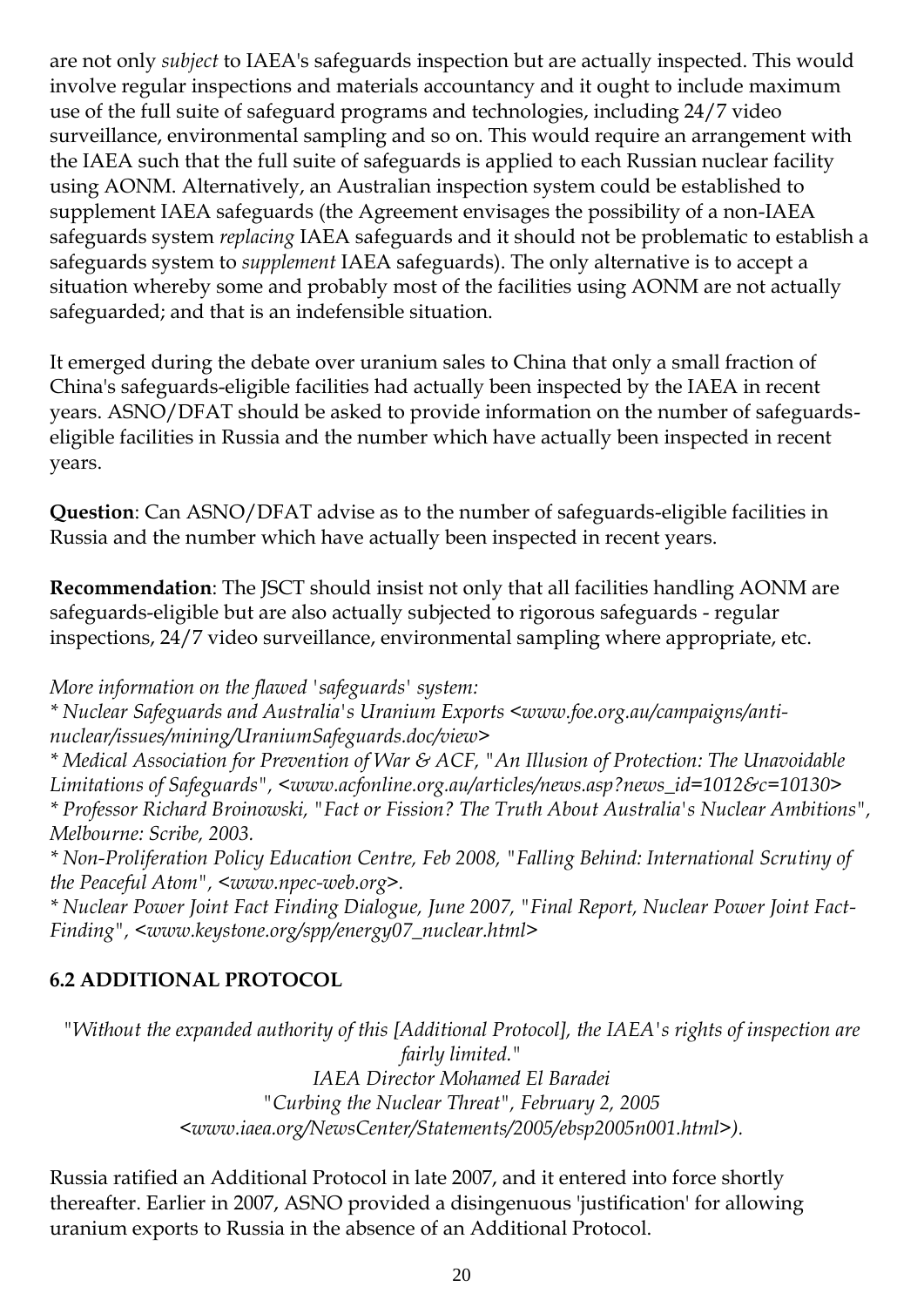In ASNO's 'Frequently Asked Questions' paper, ASNO asserts that: "The principal purpose of the Additional Protocol is to strengthen the IAEA's capabilities to detect undeclared nuclear material and activities." ASNO then goes on to say that "For nuclear-weapon states, the purpose of the Additional Protocol is different, namely to provide the IAEA with information on nuclear supply to, and cooperation with, non-nuclear-weapon states. Such information assists the IAEA in its objective of detecting any undeclared activities in nonnuclear-weapon states."

That amounts to disingenuous obfuscation by ASNO.

There would of course be greater confidence in IAEA safeguards if an Additional Protocol was in place and conversely, there will be less confidence in the safeguarding of AONM in the absence of an Additional Protocol. ASNO appears to be dodging this fundamental point.

ASNO's defense of the indefensible appears to assume that protection of AONM is of little or no concern except insofar as it may be exported to a non-weapons state. That lack of concern is unacceptable.

ASNO ascribes different reasons for the adoption of Additional Protocols in weapons states and non-weapons states. On what basis does ASNO ascribe these different reasons - are they spelt out by the IAEA or is ASNO making it up as it goes along?

Even if we take ASNO's obfuscation at face value, it raises an obvious problem: the issue of Russia's "nuclear supply to, and cooperation with, non-nuclear-weapon states" is of great concern, not least with respect to Iran.

There is no legitimate justification whatsoever for refusing uranium exports to nonweapons states without an Additional Protocol but allowing exports to a weapons state without an Additional Protocol. The author of this submission has twice asked DFAT officials to justify that policy in face-to-face meetings; in both cases the silence was deafening. There is no legitimate justification for the policy.

ALP policy states that: "Labor will work towards ... universalising of the IAEA additional protocol making it mandatory for all states and members of the Nuclear Suppliers Group to make adherence to the additional protocol a condition of supply to all their transfers." NSG members would regard that as being hypocritical given that current Australian government policy is to allow uranium exports to nuclear weapons states without an Additional Protocol in place (e.g. the USA).

Even though Russia has an Additional Protocol was in place, IAEA inspections as applied to Russia will still be partial and limited and fall far short of justifying the routine ASNO/DFAT/industry fiction that safeguards "ensure" that diversion will not occur.

Additional Protocols vary considerably in their scope so the JSCT may wish to consider refusing to endorse the proposed Agreement until such time as the Committee has had an opportunity to review the scope of the Additional Protocol.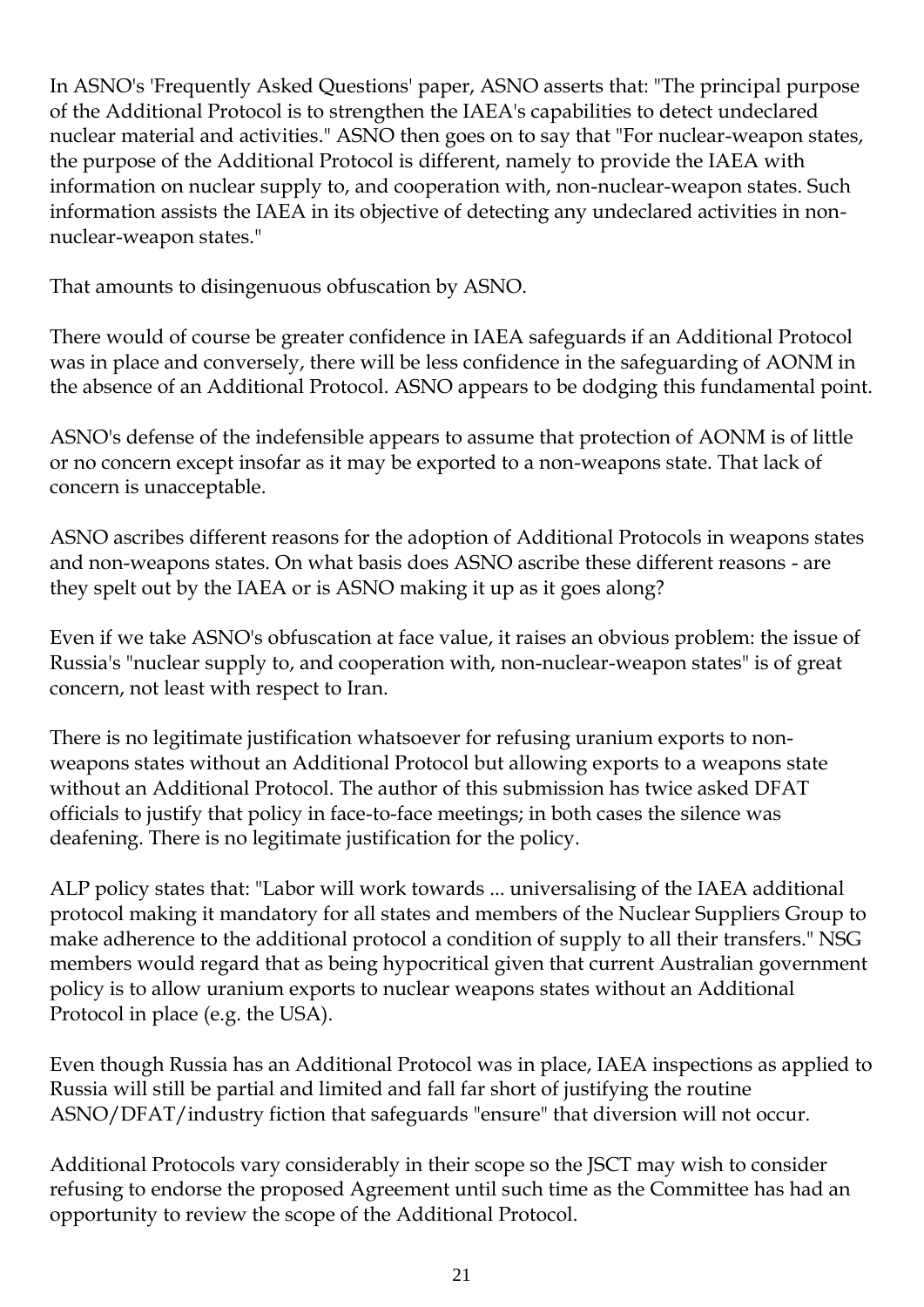ASNO has itself acknowledged the limitations of Additional Protocols. *(John Carlson, Russell Leslie, Annette Berriman, July 2006, "Detection of Undeclared Nuclear Activities: Does the IAEA have the necessary capabilities?", <www.asno.dfat.gov.au/publications/inmm2006\_detection\_of\_undeclared.pdf>.)*

#### **6.3 SUBSTITUTION**

The Agreement allows transfer of AONM to unsafeguarded conversion and enrichment plants.

The JSCT inquiry into uranium sales to China states that: "The Committee recommends that the Australian government lobbies the IAEA and the five declared nuclear weapon states under the NPT to make the safeguarding of all conversion facilities mandatory."

**Recommendation**: The JSCT should require that no Australian-origin uranium (or AONM) is processed in unsafeguarded facilities, without exception.

If that requires Russia to come to an arrangement with the IAEA to apply safeguards to currently unsafeguarded facilities, so be it. If that is unusual given the historical convention of not applying safeguards to conversion facilities, so be it. One would imagine that the IAEA would welcome the opportunity to extend safeguards to conversion facilities, notwithstanding the additional problems it would pose with respect to the underfunding of IAEA safeguards.

ASNO says that Russia wants to enrich tails at an unsafeguarded plant because the plant at Angarsk (which will be placed under IAEA safeguards) is unsuitable for processing this material. Russia could however allow the application of safeguards to the other plant and no explanation is given as to why this option has been rejected.

**Question**: Which enrichment plant does Russia propose to enrich Australian-origin tails at – Novouralsk?

#### **6.4 REPROCESSING / PLUTONIUM**

*"Growing stocks of civilian separated plutonium (250 tons and growing at a rate of 10 tons/yr) pose a significant proliferation risk and require extraordinary protection and international attention. Diversion or theft of these stocks represents a risk of weapons development by sub-national terrorist organizations. Levels of physical protection and risk vary widely from country to country." Nuclear Power Joint Fact Finding Dialogue, June 2007, "Final Report, Nuclear Power Joint Fact-Finding", <www.keystone.org/spp/energy07\_nuclear.html>*

The Australia-Russia Agreement gives open-ended ('programmatic') permission to reprocess, i.e. to separate spent fuel into three streams - plutonium, uranium, and a waste stream.

Russia's stockpile of separated civil plutonium is approximately 41 tonnes. Russia has precious little need for that stockpile let alone additional separated plutonium.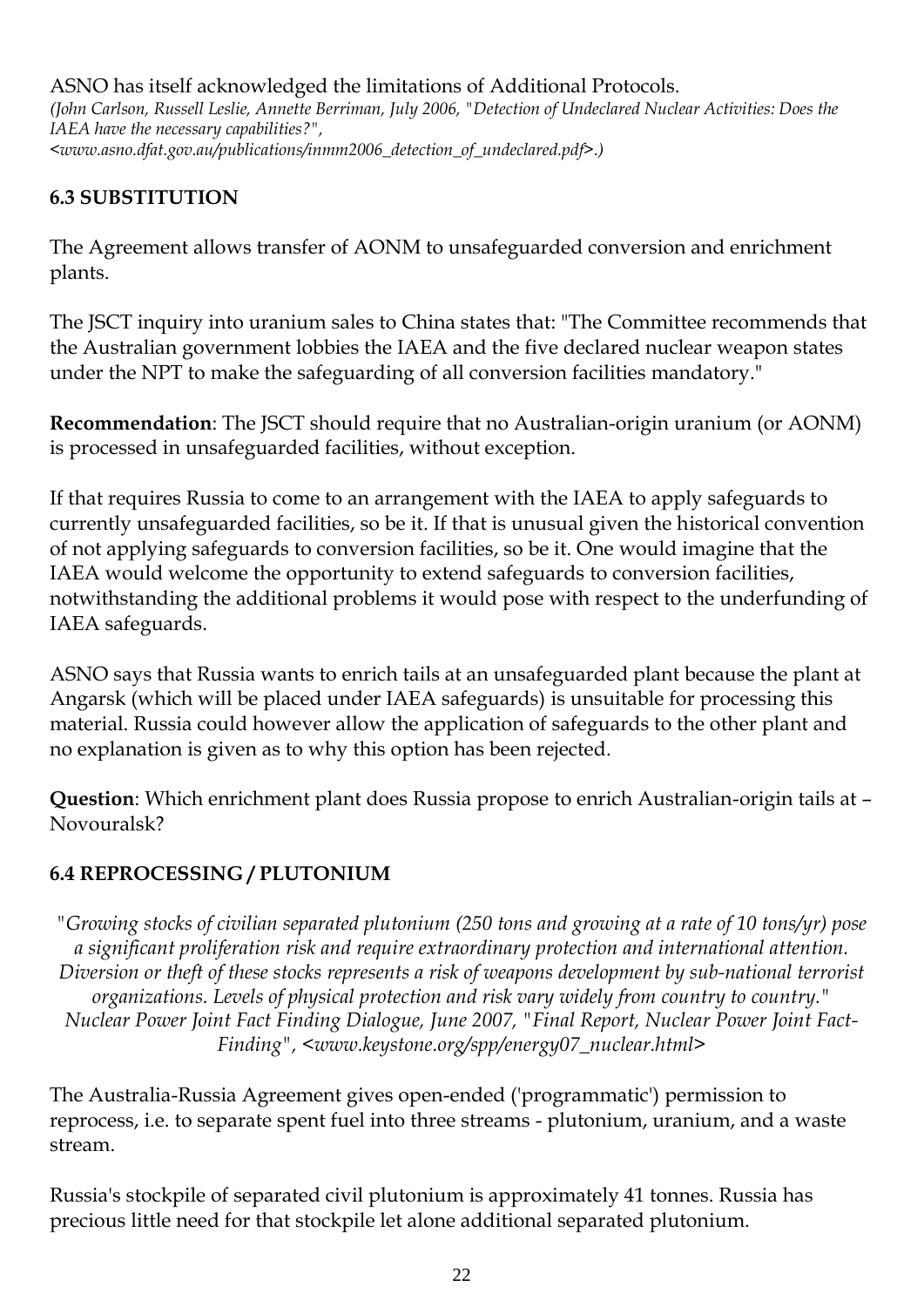#### **Recommendation**: The JSCT should:

i) Take a stand against plutonium separation and stockpiling by recommending that uranium sales to countries involved in reprocessing (domestically or abroad) be prohibited. ii) Recommend the rejection of the Australia-Russia Agreement because of the open-ended consent it provides for plutonium separation and stockpiling.

iii) At the very least, the JSCT should insist on the reintroduction of the previous Australian policy of requiring permission to reprocess on a case-by-case basis to allow for greater and more frequent scrutiny of Russia's reprocessing operations and the fate of Australianobligated plutonium.

The ALP National Platform states: "Labor will work towards: … limiting the processing of weapons usable material (separation of plutonium and high enriched uranium in civil programs)". The Australia-Russia Agreement is inconsistent with the binding Labor Platform.

#### **6.5 MATERIAL UNACCOUNTED FOR - SECRECY**

ASNO falsely claims that "All Australian-obligated nuclear material [AONM], including plutonium, is fully accounted for."

*(John Carlson, November 15, 2002, Australian Financial Review, <www.geocities.com/jimgreen3/uraniumbombs.html>.)*

That is false. There are routine accounting discrepancies – called 'Material Unaccounted For' (MUF). MUF refers to discrepancies between the 'book stock' (the expected measured amount) and the 'physical stock' (the actual measured amount) of nuclear materials at a location under safeguards. Such discrepancies are frequent due to the difficulty of precisely measuring amounts of nuclear material.

What Carlson means when he says that all AONM is "fully accounted for" is that ASNO has accepted all the various reasons given for MUF over the years, however fanciful those explanations may or may not be.

In other words, when ASNO says all AONM is fully accounted for, it means all AONM is **not** fully accounted for.

ASNO refuses to provide specific data on MUF discrepancies or even aggregate, noncountry-specific information. Nor has ASNO adequately justified this secrecy except to say that it relates to commercial confidentiality.

#### **Questions**:

\* Does ASNO propose that MUF information relating to the Australia-Russia Agreement will be kept confidential?

\* Does ASNO propose to include a MUF secrecy clause in the Administrative Arrangements (which is also to be kept secret) or elsewhere?

\* How can this secrecy possibly be justified in relation to commercial confidentiality since it has no relevance whatsoever to commercial transactions?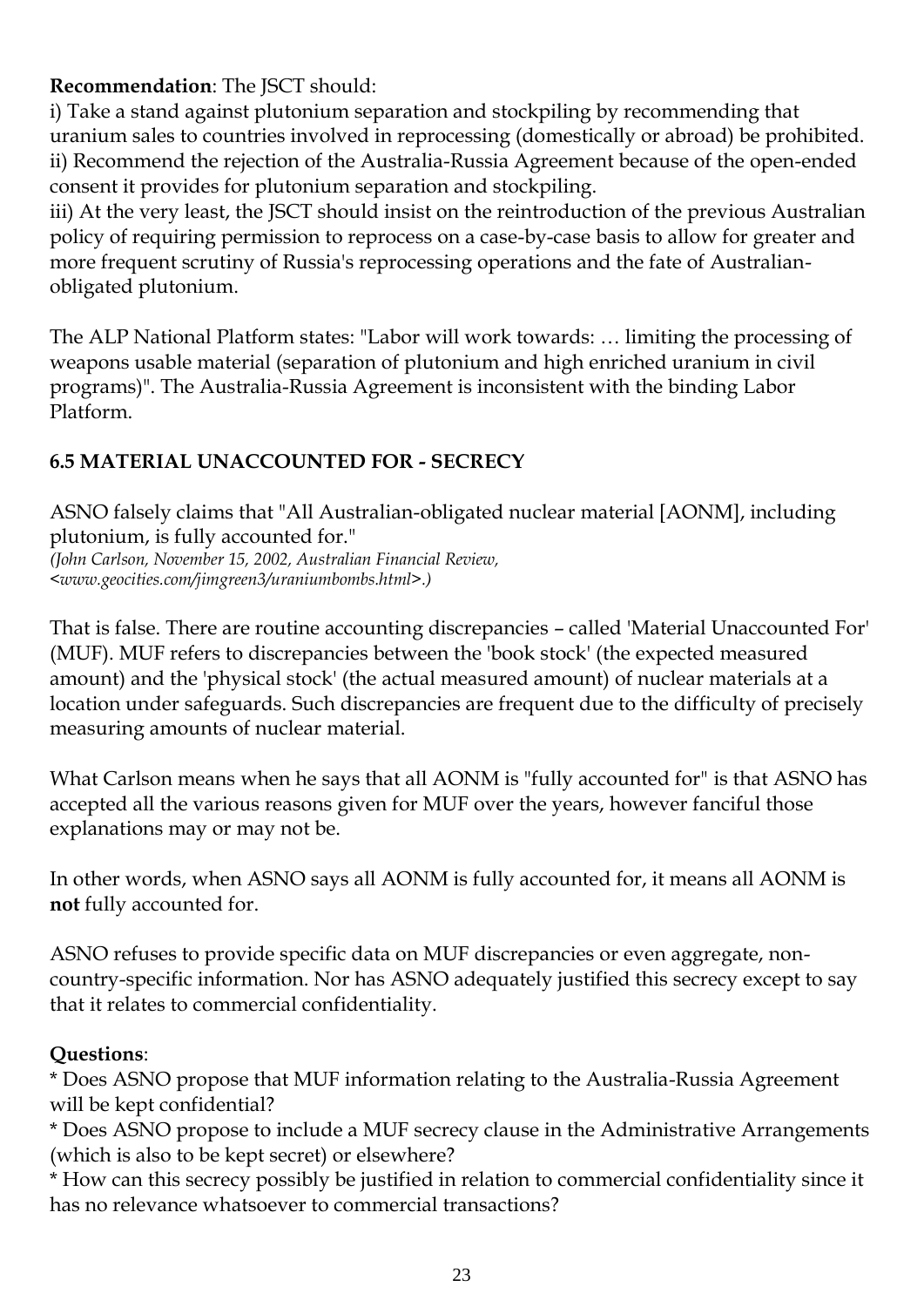#### **Recommendation:**

\* The JSCT should insist on full, prompt, public reporting of information concerning Material Unaccounted For.

#### **6.6 ADMINISTRATIVE ARRANGEMENTS - MORE SECRECY**

The Administrative Arrangements (a.k.a. Memorandum of Understanding) will, according to ASNO, set out procedures for accounting for and reporting on AONM.

Yet this vital information is to be kept secret if ASNO has its way. The rationale is that some of Australia's customer countries prefer the Administrative Arrangements to be kept secret.

This is an unacceptable level of secrecy and should not be endorsed by the JSCT.

The Australia-Russia Agreement states that in the event that it is "necessary" to process AONM in facilities not on the Eligible Facilities List (and most likely not subject to any IAEA safeguards whatsoever), these arrangements will be detailed in the Administrative Arrangements.

In other words, ASNO proposes that if Russia wants to process AONM in unsafeguarded facilities, it can do so (subject to ASNO's agreement) and all the details of such arrangements will be kept secret.

This situation is clearly unacceptable and should be rejected by the JSCT.

**Recommendation:** The Administrative Arrangements should be made public as should any variations such as proposals to process AONM in unsafeguarded conversion or enrichment facilities.

#### **6.7 THE AGREEMENT IS INCONSISTENT WITH ALP POLICY COMMITMENTS**

The Australia-Russia Agreement should either be rejected or radically reformed such that it is consistent with the binding ALP policy platform adopted at the April 2007 ALP national conference (see chapter 5 of the policy platform).

ALP policy states that: "Labor will allow the export of uranium only to those countries which observe the Nuclear Non-Proliferation Treaty (NPT)". But Russia is not honouring its NPT disarmament obligations.

ALP policy states that: "Labor will allow the export of uranium only to those countries which ... are committed to non-proliferation". Russia's own weapons program, and its support for Iran's nuclear program, indicate that Russia is not committed to nonproliferation.

ALP policy states that: "Labor will allow the export of uranium only to those countries which ... maintain strict safeguards and security controls over their nuclear power industries." But nuclear security controls are inadequate in Russia.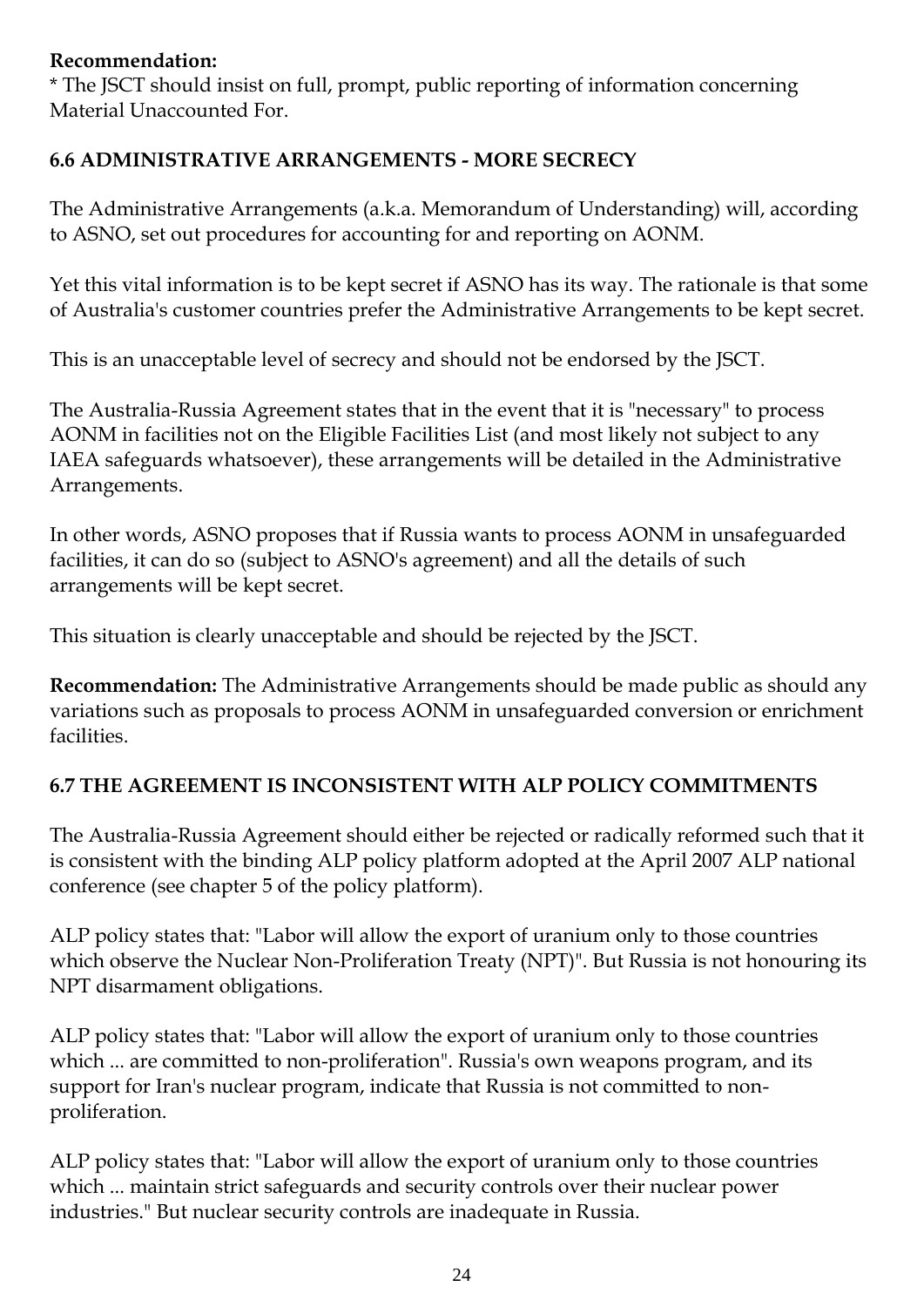ALP policy states that: "Labor will work towards ... universalising of the IAEA additional protocol making it mandatory for all states and members of the Nuclear Suppliers Group to make adherence to the additional protocol a condition of supply to all their transfers." NSG members would regard that as being hypocritical given given that current Australian government policy is to allow uranium exports to nuclear weapons states without an Additional Protocol in place (e.g. the USA).

ALP policy states that: "Labor will work towards ... limiting the processing of weapon usable material (separation of plutonium and high enriched uranium in civilian programs)." That is inconsistent with the open-ended consent to reprocessing contained in the Australia-Russia Agreement.

ALP policy states that: "Labor will work towards ... revising the NPT to prevent countries from withdrawing from the NPT and passing a new resolution in the UN Security Council addressing the penalties for withdrawal from the NPT." Would it not therefore be wise to address this issue of NPT withdrawal BEFORE entering into new (or expanded) nuclear supply agreements?

ALP policy states that: "Labor will work towards ... reserving the right to withhold supplies of uranium permanently, indefinitely or for a specified period from any country which ... adopts nuclear practices or policies inimical to further advance in the cause of nuclear nonproliferation." Is not Russia's supply of nuclear facilities and materials to Iran and India inimical to the cause of non-proliferation?

ALP policy states that: "Labor will work towards ... seeking adequate international resourcing of the IAEA to ensure its effectiveness in undertaking its charter." Would it not be wise to address the underfunding of IAEA safeguards BEFORE entering into new nuclear supply agreements?

**Recommendation**: The JSCT (or at least the government members on the JSCT) should revise the Agreement such that it is consistent with the binding Labor policy platform. This will require a great deal of revision of the Agreement.

#### **6.8 CIVIL SOCIETY SAFEGUARDS**

*It was dubbed Vladimir Putin's Potemkin election - and it lived up to its name. ... Eleven parties registered to contest control of the State Duma, the lower house of Russia's parliament. ... But the resemblance to genuine democracy ends there. Russia has taken another regrettable step along the road to authoritarianism with a sham poll ... There is no independent judiciary and no rule of law. Corruption is rampant ...*

*Editorial - The Australian December 04, 2007 http://www.theaustralian.news.com.au/story/0,25197,22864032-16382,00.html*

*"All Australians should be concerned about advanced talks to sell uranium to Russia. Simply put, the Kremlin cannot be trusted." Robert Amsterdam - human rights lawyer*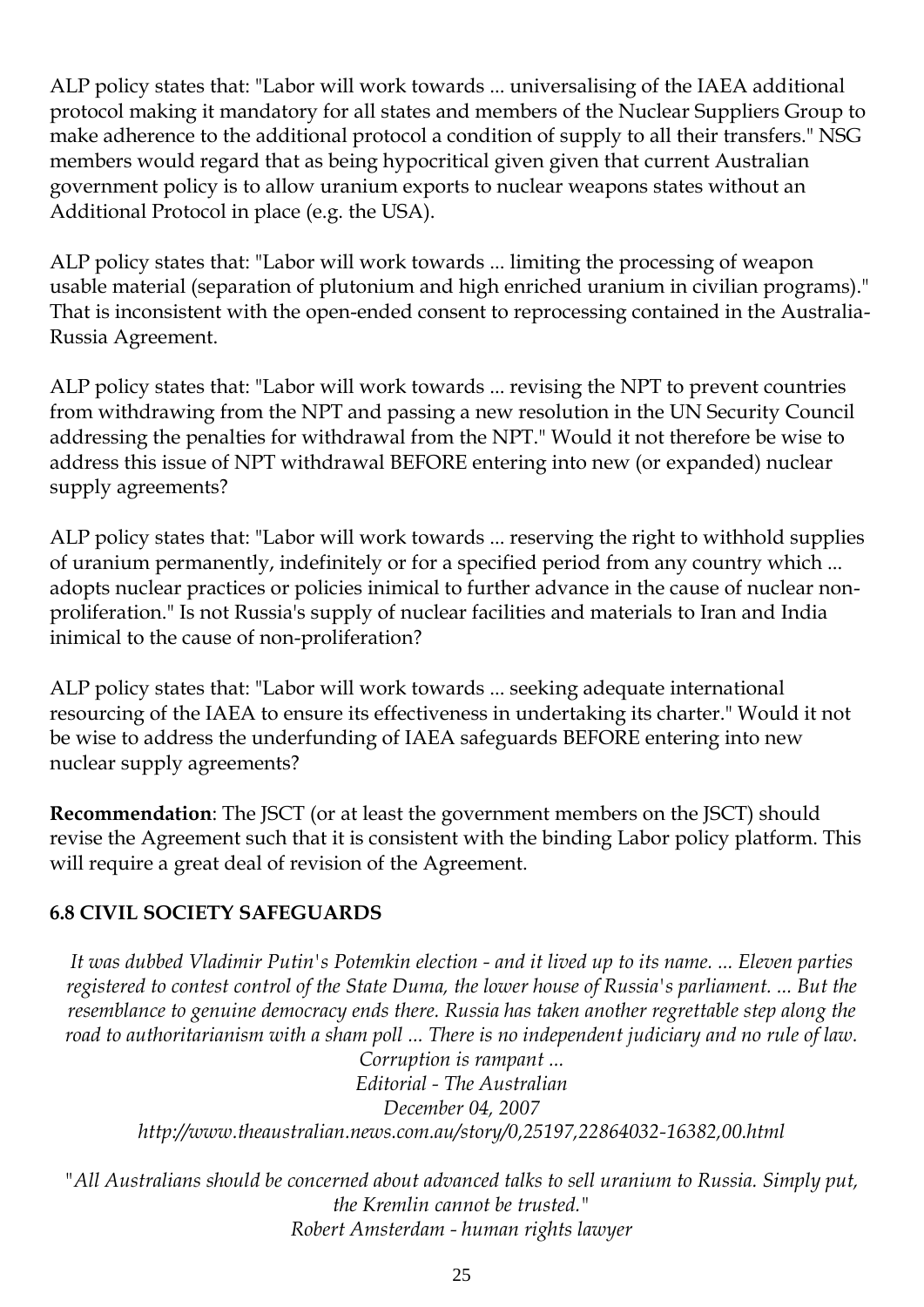*Herald Sun, August, 2007 <www.robertamsterdam.com/2007/08/ra\_fallout\_over\_nuclear\_deals.htm>*

*"The fact that Russia has a whole new generation of political prisoners should be of concern to Australians, not just Russians." Robert Amsterdam - human rights lawyer The Bulletin, August 21, 2007 http://bulletin.ninemsn.com.au/article.aspx?id=288522*

Given that the safeguards arrangements applying to the Australia-Russia Agreement are inadequate, civil society safeguards are all the more important.

The term civil society safeguards refers to:

- \* a democratic political system;
- \* adequate protections for protesters;
- \* adequate protections for trade unions;
- \* adequate protections for whistle-blowers;
- \* media freedom and protections; and
- \* rigorous, independent regulation of the nuclear industry

Russia does not meet any of these criteria.

The issue of civil society safeguards was raised in the context of the JSCT inquiry into uranium sales to China. ASNO's John Carlson could hardly have been more dismissive and, unfortunately, the Committee did not press Carlson on the issue.

**Recommendation**: The JSCT should recommend that the Australia-Russia Agreement be rejected because of Russia's lack of democracy; inadequate protections for protesters, trade unions and whistle-blowers; media censorship; and inadequate regulation of the nuclear industry. Failing that, the Committee should insist on the inclusion of a 'human rights and democracy' clause in the Agreement.

====================================================

## **7. NUCLEAR EXPORTS**

As with other crucial issues - such as Russia's nuclear weapons program and its status as a major source of nuclear theft and smuggling - ASNO has little to say about Russia's track record of nuclear exports.

#### **Questions:**

\* Can ASNO/DFAT provide a suitably detailed account of Russia's past and present track record of nuclear exports.

\* Can ASNO/DFAT confirm that Russia supplies India with nuclear facilities and materials despite India's status as a non-NPT state? How has the Nuclear Suppliers Group dealt with this issue, if at all?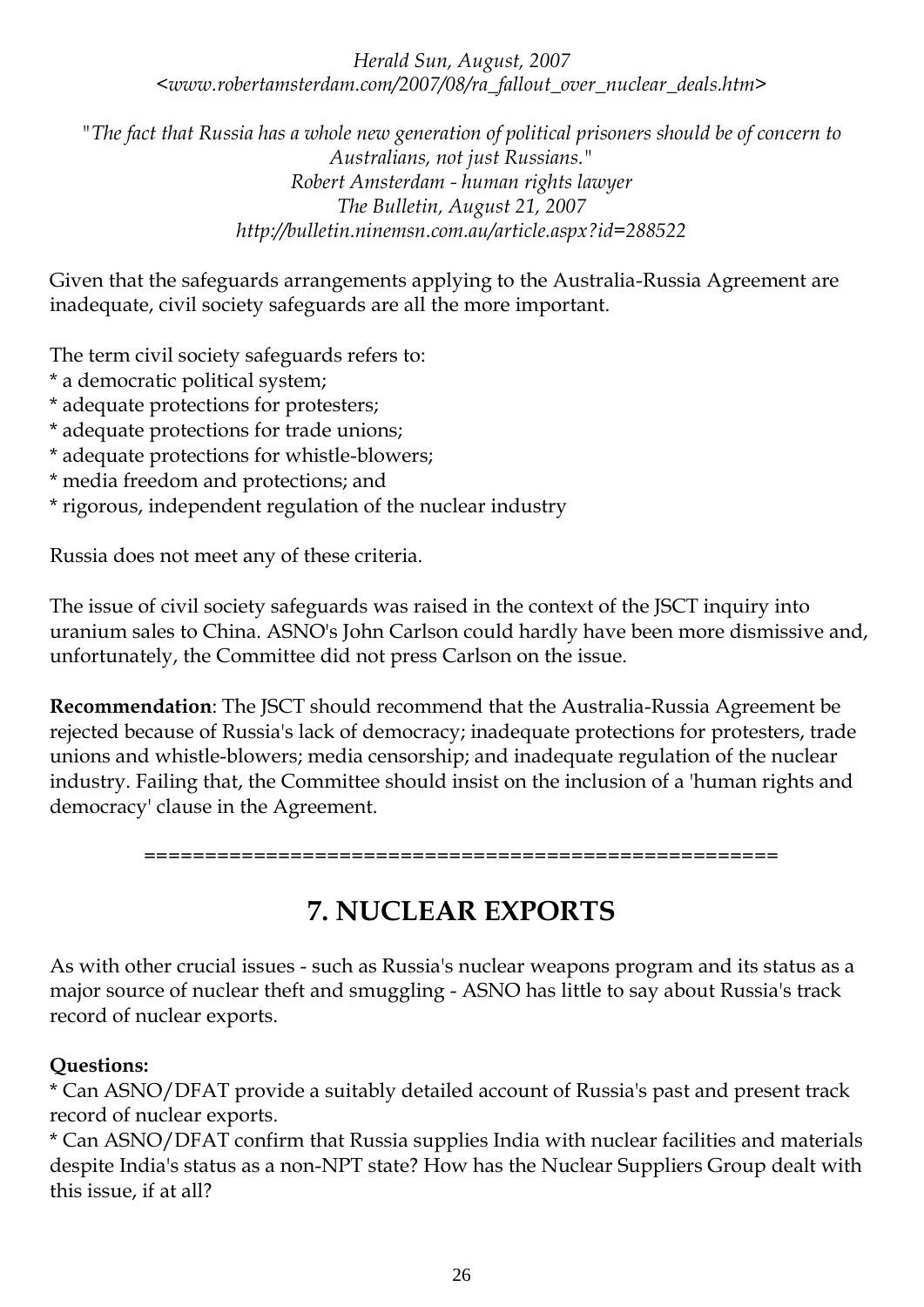\* Can ASNO/DFAT confirm that Russia supplies Iran with nuclear facilities and materials despite the fact that Iran has been found to have breached its IAEA safeguards agreement? \* Can ASNO/DFAT advise as to actual or proposed nuclear exports from Russia to the Burmese regime?

ASNO's Frequently Asked Questions asks: 'Could Russia transfer Australian uranium to Iran?' And answers the question with an unequivocal 'No'. But is it not possible that Australian uranium could be sent to Iran via Russia as a result of substitution arrangements at unsafeguarded conversion or enrichment plants?

**Question:** Is it not possible that Australian uranium could be sent to Iran via Russia as a result of substitution arrangements at unsafeguarded conversion or enrichment plants?

====================================================

# **8. THE AUSTRALIAN SAFEGUARDS AND NON-PROLIFERATION OFFICE**

### **8.1 MORE FALSE STATEMENTS BY ASNO**

Elsewhere in this submission, several false statements by ASNO are challenged. A few more false statements are listed below. A separate submission to this JSCT inquiry (by Broinowski, Roberts and Green) details numerous false statements by ASNO and exposes unprofessional behaviour by ASNO, e.g. during the JSCT inquiry into uranium sales to China.

ASNO's 'Regulation Impact Statement' states: "These agreements establish strict safeguards and control measures to ensure that exported uranium, nuclear equipment, or technology, are used solely for peaceful, non-military purposes." Likewise, ASNO's 'National Interest Analysis' states: "Australia's bilateral safeguards agreements provide assurance that AONM is used solely for peaceful purposes and is not diverted to nuclear weapons or other military uses."

Such statements imply that there is zero risk of diversion of AONM for weapons production, yet clearly there is a risk (however large or small).

ASNO's 'National Interest Analysis' states: "By virtue of our extensive network of agreements, Australia's strict conditions apply to a significant proportion of uranium in peaceful use worldwide, hence contributing to raising overall standards."

In fact, Australia relies on the limited, flawed and underfunded inspection system of the IAEA. No credit can be claimed for the provisions in bilateral agreements since key provisions - such as a right to refuse permission to separate plutonium from spent fuel have never once been invoked.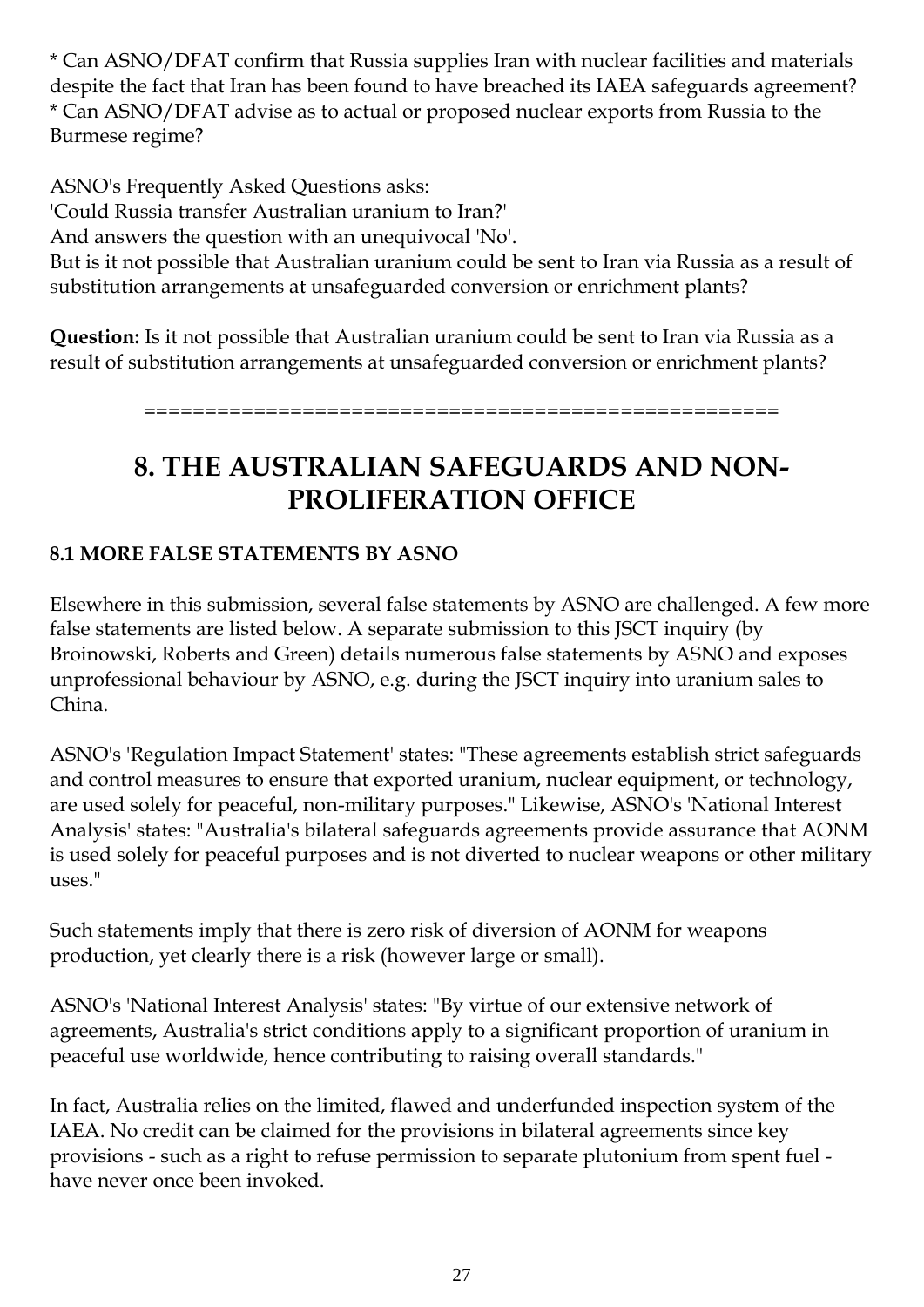Australia contributes to the weakening of safeguards standards through indefensible policies such as providing open-ended ('programmatic') permission to separate plutonium.

ASNO's 'Frequently Asked Questions' asks 'Will Australian uranium be covered by IAEA safeguards?' And answers as follows: 'Yes. Under the terms of the Agreement AONM (Australian obligated nuclear material – Australian uranium and nuclear material derived from its use) can only be stored, processed, or used in facilities covered by Russia's safeguards agreement with the IAEA.'

Similarly, ASNO's 'Frequently Asked Questions' asks: 'What conditions will apply to Australian uranium?'

And answers as follows: A key condition is that AONM be used, processed or stored only within facilities which will be subject to Russia's safeguards agreement with the IAEA. While Russia has the right to choose which facilities are eligible for IAEA inspections, under the terms of the Agreement

Those statements are at best misleading in that they fail to note the potential for substitution and thus for Australian uranium to be processed in non-safeguards-eligible facilities.

Australia and Russia must jointly determine which facilities will be eligible to use AONM.

ASNO's 'Regulation Impact Statement' states: "Furthermore, there is a positive environmental impact in assisting Russia to reduce greenhouse gas emissions through use of nuclear power."

That assumes that nuclear power displaces more greenhouse-intensive energy sources, an entirely arbitrary assumption which is not even spelt out let alone justified. Perhaps ASNO would justify the claim with reference to specious arguments about baseload energy sources (see Briefing Paper #16 at <www.energyscience.org.au>). Nuclear power is three times more greenhouse-intensive than wind power according to the Switkowski report. It is more greenhouse intensive than hydro. It is far more greenhouse intensive than energy efficiency and conservation measures.

## **8.2 WHAT IS TO BE DONE WITH ASNO?**

**Recommendation**: The JSCT should recommend one of the following courses of action: i) Abolition of ASNO and its replacement with a more effective safeguards organisation. ii) Establishment of an independent public inquiry to investigate ASNO. iii) Establishment of an inquiry into ASNO by the Australian National Audit Office (similar to the Audit Office's inquiry into the Australian Radiation Protection and Nuclear Safety Agency).

Any inquiry into ASNO should of course be carried out independently of ASNO. It should also be carried out independently of the Department of Foreign Affairs and Trade (DFAT), given that the current relationship between ASNO and DFAT is arguably one of the areas in need of review.